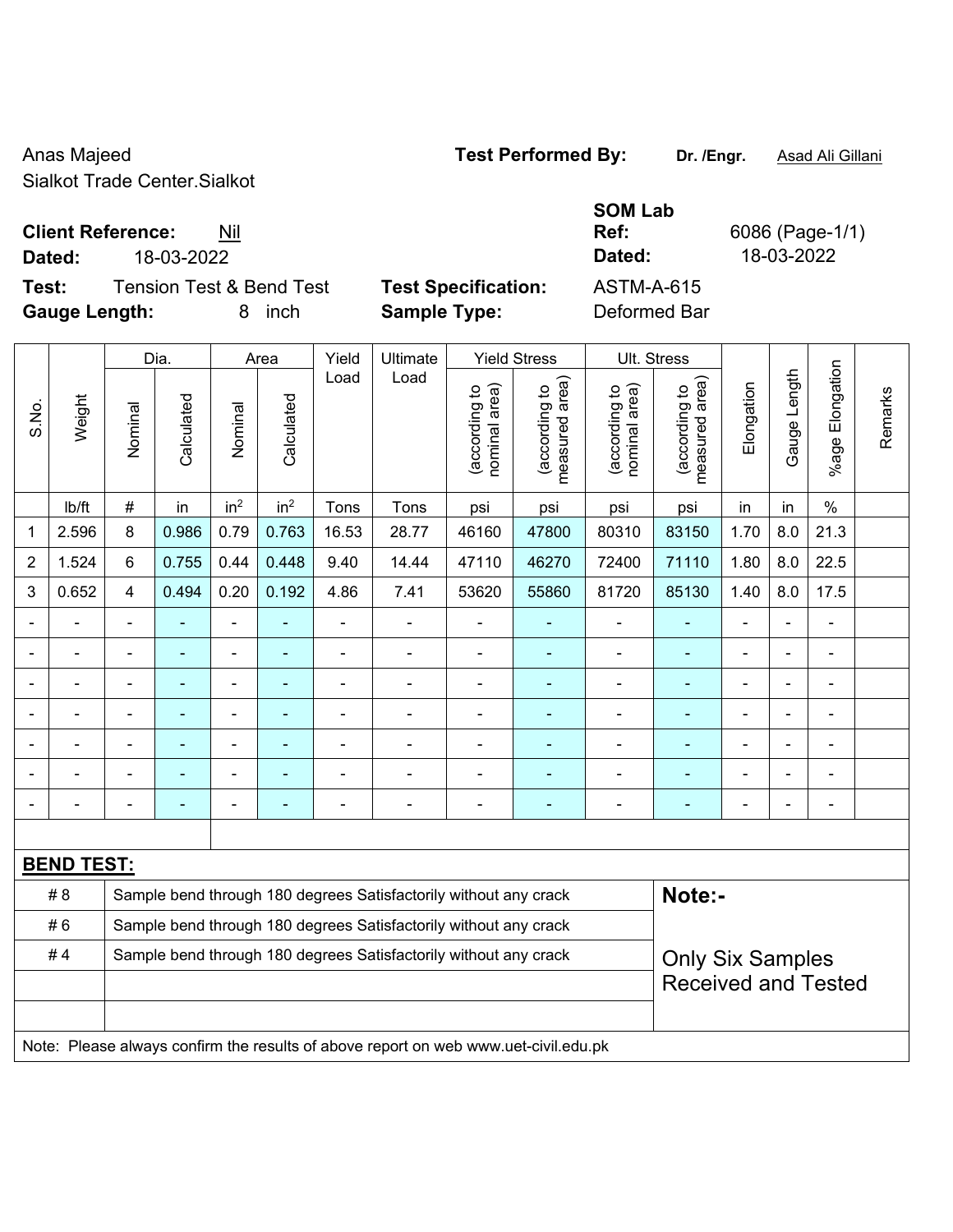Engr. Naveed Sadiq **Test Performed By:** Dr. /Engr. **Asad Ali Gillani** Collection Association Collection Association

RE Orbit Developers.Lahore.(The Springs Gulberg Lahore)

## **Client Reference:** Nil

 $\overline{\phantom{a}}$ 

**Test:** Tension Test & Bend Test **Test Specification: Gauge Length:** 8 inch **Sample Type:** Deformed Bar

|               |                                 |                            | <b>SOM Lab</b> |                 |
|---------------|---------------------------------|----------------------------|----------------|-----------------|
|               | <b>Client Reference:</b><br>Nil |                            | Ref:           | 6087 (Page-1/1) |
| Dated:        | 18-03-2022                      |                            | Dated:         | 18-03-2022      |
| Test:         | Tension Test & Bend Test        | <b>Test Specification:</b> | ASTM-A-615     |                 |
| Cause Langthi | $0$ in $\sim$                   | Cample Tunes               | Doformod Dor   |                 |

|                |                                                                                     |                                                                  | Dia.           |                          | Area                     | Yield          | Ultimate                                                         |                                | <b>Yield Stress</b>             |                                | Ult. Stress                                 |                |                          |                       |         |
|----------------|-------------------------------------------------------------------------------------|------------------------------------------------------------------|----------------|--------------------------|--------------------------|----------------|------------------------------------------------------------------|--------------------------------|---------------------------------|--------------------------------|---------------------------------------------|----------------|--------------------------|-----------------------|---------|
| S.No.          | Weight                                                                              | Nominal                                                          | Calculated     | Nominal                  | Calculated               | Load           | Load                                                             | nominal area)<br>(according to | (according to<br>measured area) | (according to<br>nominal area) | (according to<br>measured area)<br>measured | Elongation     | Gauge Length             | Elongation<br>$%$ age | Remarks |
|                | lb/ft                                                                               | #                                                                | in             | in <sup>2</sup>          | in <sup>2</sup>          | Tons           | Tons                                                             | psi                            | psi                             | psi                            | psi                                         | in             | in                       | $\%$                  |         |
| 1              | 2.801                                                                               | 8                                                                | 1.024          | 0.79                     | 0.823                    | 23.87          | 35.47                                                            | 66650                          | 63980                           | 99030                          | 95060                                       | 1.30           | 8.0                      | 16.3                  |         |
| $\overline{2}$ | 2.772                                                                               | 8                                                                | 1.019          | 0.79                     | 0.815                    | 24.06          | 35.60                                                            | 67160                          | 65100                           | 99380                          | 96330                                       | 1.30           | 8.0                      | 16.3                  |         |
| 3              | 1.492                                                                               | 6                                                                | 0.747          | 0.44                     | 0.438                    | 13.58          | 19.01                                                            | 68060                          | 68370                           | 95290                          | 95730                                       | 1.20           | 8.0                      | 15.0                  |         |
| 4              | 1.484                                                                               | 6                                                                | 0.745          | 0.44                     | 0.436                    | 13.48          | 19.13                                                            | 67550                          | 68170                           | 95910                          | 96790                                       | 1.30           | 8.0                      | 16.3                  |         |
| 5              | 0.634                                                                               | $\overline{4}$                                                   | 0.487          | 0.20                     | 0.186                    | 6.34           | 8.87                                                             | 69920                          | 75180                           | 97800                          | 105160                                      | 1.00           | 8.0                      | 12.5                  |         |
| 6              | 0.652                                                                               | $\overline{4}$                                                   | 0.494          | 0.20                     | 0.192                    | 6.34           | 8.87                                                             | 69920                          | 72830                           | 97800                          | 101870                                      | 1.10           | 8.0                      | 13.8                  |         |
|                |                                                                                     |                                                                  |                |                          |                          | ÷              | $\blacksquare$                                                   | $\overline{\phantom{a}}$       |                                 | $\blacksquare$                 |                                             |                |                          | ÷,                    |         |
|                |                                                                                     | ä,                                                               |                | $\blacksquare$           | $\overline{\phantom{a}}$ | ÷              | $\blacksquare$                                                   | $\blacksquare$                 | $\overline{\phantom{0}}$        | $\blacksquare$                 | ÷                                           | $\blacksquare$ | $\blacksquare$           | $\frac{1}{2}$         |         |
|                |                                                                                     | ٠                                                                | $\blacksquare$ | $\overline{\phantom{a}}$ |                          | $\overline{a}$ | $\overline{a}$                                                   | $\blacksquare$                 |                                 | $\blacksquare$                 | $\blacksquare$                              | $\blacksquare$ |                          | $\frac{1}{2}$         |         |
|                |                                                                                     | Ē,                                                               |                | $\overline{\phantom{a}}$ |                          | ÷              | $\blacksquare$                                                   | $\blacksquare$                 |                                 | $\blacksquare$                 | $\blacksquare$                              | $\blacksquare$ |                          | $\blacksquare$        |         |
|                |                                                                                     |                                                                  |                |                          |                          |                |                                                                  |                                |                                 |                                |                                             |                |                          |                       |         |
|                | <b>BEND TEST:</b>                                                                   |                                                                  |                |                          |                          |                |                                                                  |                                |                                 |                                |                                             |                |                          |                       |         |
|                | #8                                                                                  |                                                                  |                |                          |                          |                | Sample bend through 180 degrees Satisfactorily without any crack |                                |                                 |                                | Note:-                                      |                |                          |                       |         |
|                | #6                                                                                  | Sample bend through 180 degrees Satisfactorily without any crack |                |                          |                          |                |                                                                  |                                |                                 |                                |                                             |                |                          |                       |         |
|                | #4                                                                                  |                                                                  |                |                          |                          |                | Sample bend through 180 degrees Satisfactorily without any crack |                                |                                 |                                |                                             |                | <b>Only Nine Samples</b> |                       |         |
|                |                                                                                     |                                                                  |                |                          |                          |                |                                                                  |                                |                                 |                                | <b>Received and Tested</b>                  |                |                          |                       |         |
|                |                                                                                     |                                                                  |                |                          |                          |                |                                                                  |                                |                                 |                                |                                             |                |                          |                       |         |
|                | Note: Please always confirm the results of above report on web www.uet-civil.edu.pk |                                                                  |                |                          |                          |                |                                                                  |                                |                                 |                                |                                             |                |                          |                       |         |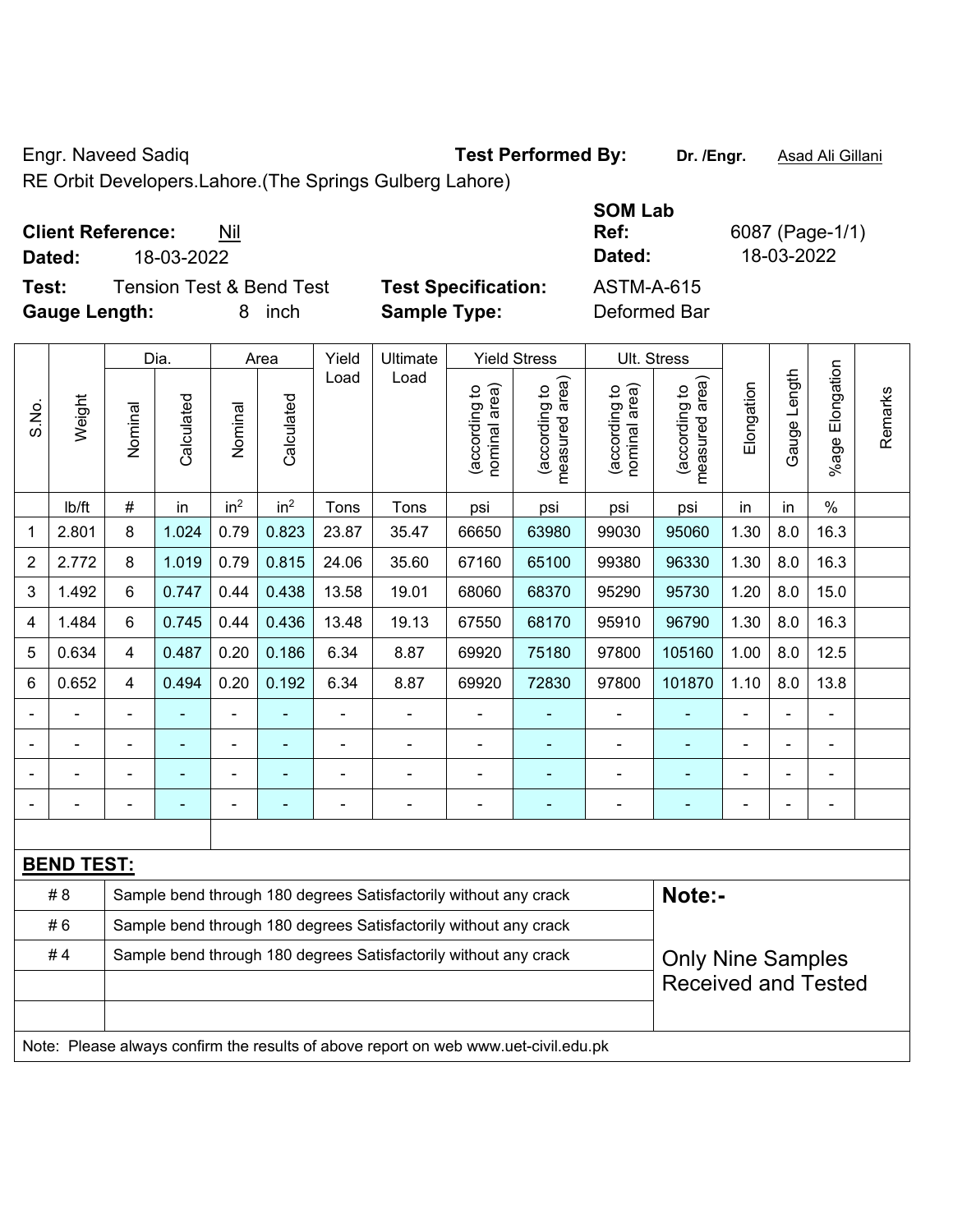Sub Divisional officer, **Test Performed By:** Dr. /Engr. **Asad Ali Gillani** Cube Association Cube Association

BSD No.2 Multan.(200-Bedded Mother & Child Hospital At Ghalla Godam Multan)

**Client Reference:** 920 **Dated:** 05-01-2022 **Dated:** 18-03-2022

**Test:** Tension Test & Bend Test **Test Specification:** ASTM-A-615

S.No.

**Gauge Length:** 8 inch **Sample Type:** Deformed Bar

Dia. | Area | Yield | Ultimate | Yield Stress | Ult. Stress

**SOM Lab Ref:** 6088 (Page-1/1)

|       |        |                | Dia.       |                 | Area            | Yield | Ultimate |                                | Yield Stress                       |                                | UIt. Stress                     |            |                 |                          |         |
|-------|--------|----------------|------------|-----------------|-----------------|-------|----------|--------------------------------|------------------------------------|--------------------------------|---------------------------------|------------|-----------------|--------------------------|---------|
| S.No. | Weight | Nominal        | Calculated | Nominal         | Calculated      | Load  | Load     | nominal area)<br>(according to | area)<br>(according to<br>measured | (according to<br>nominal area) | measured area)<br>(according to | Elongation | Length<br>Gauge | Elongation<br>$%$ age    | Remarks |
|       | Ib/ft  | #              | in         | in <sup>2</sup> | in <sup>2</sup> | Tons  | Tons     | psi                            | psi                                | psi                            | psi                             | in         | in              | $\%$                     |         |
| 1     | 2.665  | 8              | 0.998      | 0.79            | 0.783           | 25.94 | 34.56    | 72430                          | 73080                              | 96470                          | 97340                           | 1.40       | 8.0             | 17.5                     |         |
| 2     | 1.466  | 6              | 0.741      | 0.44            | 0.431           | 15.01 | 19.24    | 75210                          | 76780                              | 96420                          | 98430                           | 1.20       | 8.0             | 15.0                     |         |
| 3     | 0.656  | 4              | 0.496      | 0.20            | 0.193           | 6.37  | 8.92     | 70260                          | 72810                              | 98360                          | 101930                          | 1.20       | 8.0             | 15.0                     |         |
| -     |        |                |            |                 |                 |       |          |                                |                                    |                                |                                 |            |                 |                          |         |
| -     |        | $\blacksquare$ |            |                 |                 |       |          |                                |                                    |                                |                                 |            | $\blacksquare$  | $\blacksquare$           |         |
|       |        |                |            |                 |                 |       |          |                                |                                    |                                |                                 |            | $\blacksquare$  | $\blacksquare$           |         |
| -     |        |                |            |                 |                 |       |          |                                |                                    |                                |                                 |            | $\blacksquare$  | $\overline{\phantom{0}}$ |         |
| -     |        |                |            |                 |                 |       |          |                                |                                    |                                |                                 |            | $\blacksquare$  | ٠                        |         |
| -     |        |                |            |                 |                 |       |          |                                |                                    |                                |                                 |            | $\blacksquare$  | $\blacksquare$           |         |
|       |        |                |            |                 |                 |       |          |                                |                                    |                                |                                 |            |                 | $\blacksquare$           |         |

| <b>BEND TEST:</b> |                                                                                     |                                                       |
|-------------------|-------------------------------------------------------------------------------------|-------------------------------------------------------|
| #8                | Sample bend through 180 degrees Satisfactorily without any crack                    | Note:-                                                |
| #6                | Sample bend through 180 degrees Satisfactorily without any crack                    |                                                       |
| #4                | Sample bend through 180 degrees Satisfactorily without any crack                    | <b>Only Six Samples</b><br><b>Received and Tested</b> |
|                   |                                                                                     |                                                       |
|                   |                                                                                     |                                                       |
|                   | Note: Please always confirm the results of above report on web www.uet-civil.edu.pk |                                                       |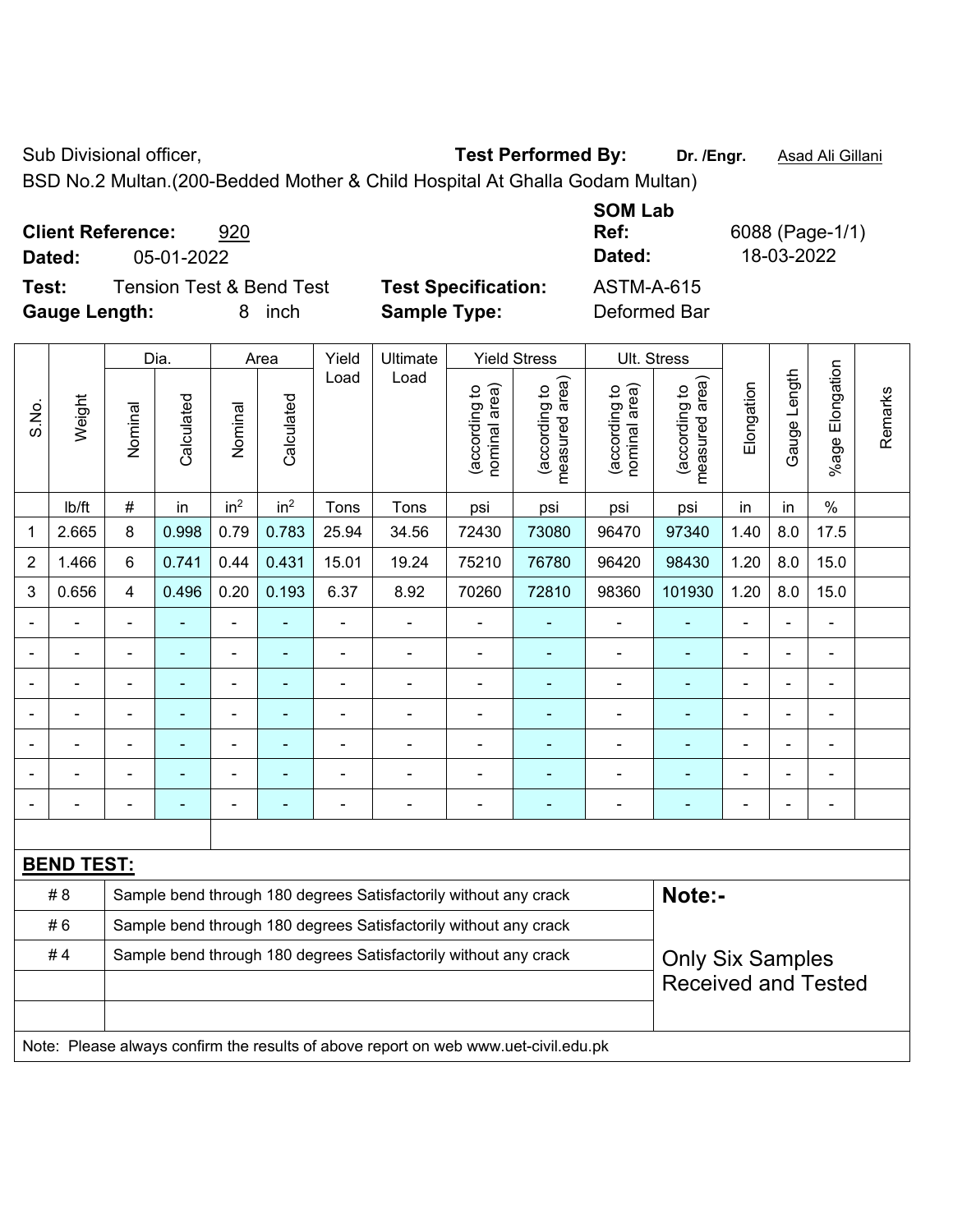Sub Divisional officer, **Test Performed By:** Dr. /Engr. **Asad Ali Gillani** Associated By: Dr. /Engr. **Asad Ali Gillani** 

BSD No.20 Lahore.(Const Of Women Dev Office Complex Sabzazar Lahore)

| <b>Client Reference:</b><br>14-03-2022<br>Dated: | 143/20Th                            |                            | <b>SOM Lab</b><br>Ref:<br>Dated: | 6089 (Page-1/1)<br>18-03-2022 |
|--------------------------------------------------|-------------------------------------|----------------------------|----------------------------------|-------------------------------|
| Test:                                            | <b>Tension Test &amp; Bend Test</b> | <b>Test Specification:</b> | ASTM-A-615                       |                               |
| <b>Gauge Length:</b>                             | inch<br>8.                          | <b>Sample Type:</b>        | Deformed Bar                     |                               |

|                |                   |                | Dia.       |                          | Area            | Yield                    | Ultimate                                                                            |                                | <b>Yield Stress</b>             |                                | Ult. Stress                     |                |                |                          |         |
|----------------|-------------------|----------------|------------|--------------------------|-----------------|--------------------------|-------------------------------------------------------------------------------------|--------------------------------|---------------------------------|--------------------------------|---------------------------------|----------------|----------------|--------------------------|---------|
| S.No.          | Weight            | Nominal        | Calculated | Nominal                  | Calculated      | Load                     | Load                                                                                | nominal area)<br>(according to | measured area)<br>(according to | nominal area)<br>(according to | (according to<br>measured area) | Elongation     | Gauge Length   | Elongation<br>$%$ age    | Remarks |
|                | Ib/ft             | #              | in         | in <sup>2</sup>          | in <sup>2</sup> | Tons                     | Tons                                                                                | psi                            | psi                             | psi                            | psi                             | in             | in             | $\%$                     |         |
| 1              | 2.633             | 8              | 0.993      | 0.79                     | 0.774           | 27.73                    | 34.51                                                                               | 77410                          | 79010                           | 96330                          | 98320                           | 1.40           | 8.0            | 17.5                     |         |
| $\overline{2}$ | 2.637             | 8              | 0.993      | 0.79                     | 0.775           | 28.70                    | 34.78                                                                               | 80110                          | 81660                           | 97100                          | 98980                           | 1.40           | 8.0            | 17.5                     |         |
| 3              | 1.505             | 6              | 0.750      | 0.44                     | 0.442           | 15.11                    | 18.86                                                                               | 75720                          | 75380                           | 94530                          | 94100                           | 1.40           | 8.0            | 17.5                     |         |
| 4              | 1.495             | 6              | 0.748      | 0.44                     | 0.439           | 15.36                    | 18.78                                                                               | 77000                          | 77180                           | 94120                          | 94330                           | 1.50           | 8.0            | 18.8                     |         |
| 5              | 0.654             | 4              | 0.494      | 0.20                     | 0.192           | 7.00                     | 8.92                                                                                | 77230                          | 80440                           | 98360                          | 102460                          | 1.00           | 8.0            | 12.5                     |         |
| 6              | 0.652             | 4              | 0.494      | 0.20                     | 0.192           | 7.08                     | 9.02                                                                                | 78130                          | 81380                           | 99480                          | 103630                          | 1.10           | 8.0            | 13.8                     |         |
|                |                   | $\blacksquare$ |            |                          |                 | $\overline{a}$           | $\blacksquare$                                                                      | $\blacksquare$                 |                                 | $\blacksquare$                 |                                 | ÷              |                | ä,                       |         |
|                |                   |                | ۰          | $\overline{\phantom{a}}$ |                 | $\blacksquare$           | $\blacksquare$                                                                      | $\blacksquare$                 | ۰                               | $\overline{a}$                 |                                 | $\blacksquare$ | $\blacksquare$ | $\overline{\phantom{a}}$ |         |
|                | $\blacksquare$    | $\blacksquare$ |            |                          |                 | $\overline{\phantom{a}}$ | $\blacksquare$                                                                      | $\blacksquare$                 |                                 | $\blacksquare$                 | $\blacksquare$                  | ÷              |                | $\blacksquare$           |         |
|                | $\blacksquare$    | -              | ÷          | $\overline{\phantom{a}}$ |                 | ÷,                       | $\blacksquare$                                                                      | $\blacksquare$                 |                                 | $\overline{a}$                 | ٠                               | ÷,             |                | $\blacksquare$           |         |
|                |                   |                |            |                          |                 |                          |                                                                                     |                                |                                 |                                |                                 |                |                |                          |         |
|                | <b>BEND TEST:</b> |                |            |                          |                 |                          |                                                                                     |                                |                                 |                                |                                 |                |                |                          |         |
|                | # 8               |                |            |                          |                 |                          | Sample bend through 180 degrees Satisfactorily without any crack                    |                                |                                 |                                | Note:-                          |                |                |                          |         |
|                | #6                |                |            |                          |                 |                          | Sample bend through 180 degrees Satisfactorily without any crack                    |                                |                                 |                                |                                 |                |                |                          |         |
|                | #4                |                |            |                          |                 |                          | Sample bend through 180 degrees Satisfactorily without any crack                    |                                |                                 |                                | <b>Only Nine Samples</b>        |                |                |                          |         |
|                |                   |                |            |                          |                 |                          |                                                                                     |                                |                                 |                                | <b>Received and Tested</b>      |                |                |                          |         |
|                |                   |                |            |                          |                 |                          |                                                                                     |                                |                                 |                                |                                 |                |                |                          |         |
|                |                   |                |            |                          |                 |                          | Note: Please always confirm the results of above report on web www.uet-civil.edu.pk |                                |                                 |                                |                                 |                |                |                          |         |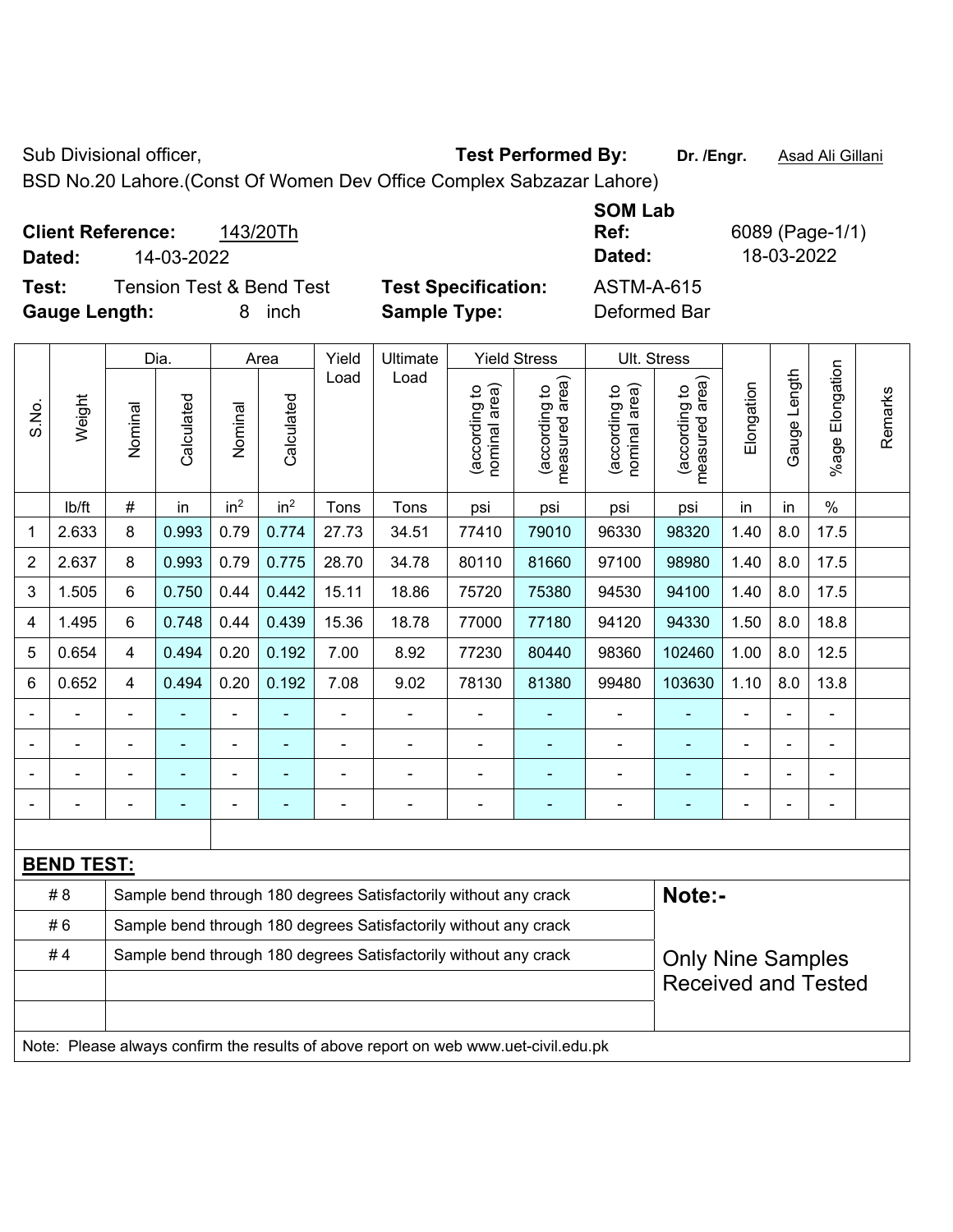### Shahid Masood **Test Performed By:** Dr. /Engr. **Asad Ali Gillani** Changer Changer Changer Changer Changer Changer

G.H.S Construction Co.Lahore (TCF School Samundari & Chiniot.)

| <b>Client Reference:</b> |            | Nil |  |
|--------------------------|------------|-----|--|
| <b>D.4.4.</b>            | wa ng ngon |     |  |

**Test:** Tension Test & Bend Test **Test Specification:** ASTM-A-615 **Gauge Length:** 8 inch **Sample Type:** Deformed Bar

**SOM Lab Ref:** 6090 (Page-1/1) **Dated:** 18-03-2022 **Dated:** 18-03-2022

|                |                   |                                                                  | Dia.           |                 | Area            | Yield          | Ultimate                                                         |                                | <b>Yield Stress</b>             | Ult. Stress                    |                                 |                |                |                 |         |
|----------------|-------------------|------------------------------------------------------------------|----------------|-----------------|-----------------|----------------|------------------------------------------------------------------|--------------------------------|---------------------------------|--------------------------------|---------------------------------|----------------|----------------|-----------------|---------|
| S.No.          | Weight            | Nominal                                                          | Calculated     | Nominal         | Calculated      | Load           | Load                                                             | nominal area)<br>(according to | (according to<br>measured area) | nominal area)<br>(according to | measured area)<br>(according to | Elongation     | Gauge Length   | %age Elongation | Remarks |
|                | Ib/ft             | #                                                                | in             | in <sup>2</sup> | in <sup>2</sup> | Tons           | Tons                                                             | psi                            | psi                             | psi                            | psi                             | in             | in             | $\%$            |         |
| 1              | 2.637             | 8                                                                | 0.993          | 0.79            | 0.775           | 28.39          | 36.80                                                            | 79260                          | 80790                           | 102730                         | 104720                          | 1.30           | 8.0            | 16.3            |         |
| $\sqrt{2}$     | 1.473             | 6                                                                | 0.743          | 0.44            | 0.433           | 16.62          | 20.59                                                            | 83290                          | 84630                           | 103210                         | 104880                          | 1.00           | 8.0            | 12.5            |         |
| $\mathfrak{S}$ | 0.679             | 4                                                                | 0.505          | 0.20            | 0.200           | 8.15           | 9.99                                                             | 89930                          | 89930                           | 110160                         | 110160                          | 1.20           | 8.0            | 15.0            |         |
|                |                   | $\overline{a}$                                                   |                |                 |                 | $\blacksquare$ |                                                                  | ä,                             |                                 | $\blacksquare$                 |                                 |                |                |                 |         |
|                | $\blacksquare$    | ä,                                                               | ä,             | $\blacksquare$  | $\blacksquare$  | ä,             | ä,                                                               | $\blacksquare$                 | ÷                               | $\blacksquare$                 | ÷                               | $\blacksquare$ | ÷,             | $\blacksquare$  |         |
|                | Ē,                | $\blacksquare$                                                   | $\blacksquare$ | $\blacksquare$  | ä,              | ä,             | ÷                                                                | $\blacksquare$                 | ٠                               | $\blacksquare$                 | ä,                              | $\blacksquare$ | $\blacksquare$ | $\blacksquare$  |         |
|                |                   | Ē,                                                               | $\blacksquare$ |                 |                 | -              |                                                                  | Ē,                             | ٠                               | $\blacksquare$                 |                                 |                | $\blacksquare$ |                 |         |
|                |                   |                                                                  |                |                 |                 | $\blacksquare$ | $\blacksquare$                                                   | $\blacksquare$                 | ۰                               | $\blacksquare$                 | $\blacksquare$                  | ٠              |                | ۰               |         |
|                |                   | $\blacksquare$                                                   | $\blacksquare$ | $\blacksquare$  | ۳               | $\blacksquare$ | $\blacksquare$                                                   | $\blacksquare$                 | $\overline{\phantom{0}}$        |                                |                                 | $\overline{a}$ | $\blacksquare$ | $\blacksquare$  |         |
|                |                   | ÷                                                                |                | $\blacksquare$  |                 | $\blacksquare$ | $\blacksquare$                                                   | $\blacksquare$                 | $\blacksquare$                  | $\blacksquare$                 | $\blacksquare$                  | $\blacksquare$ | $\blacksquare$ | $\blacksquare$  |         |
|                |                   |                                                                  |                |                 |                 |                |                                                                  |                                |                                 |                                |                                 |                |                |                 |         |
|                | <b>BEND TEST:</b> |                                                                  |                |                 |                 |                |                                                                  |                                |                                 |                                |                                 |                |                |                 |         |
|                | # 8               | Sample bend through 180 degrees Satisfactorily without any crack |                |                 |                 |                |                                                                  |                                |                                 |                                | Note:-                          |                |                |                 |         |
|                | #6                |                                                                  |                |                 |                 |                | Sample bend through 180 degrees Satisfactorily without any crack |                                |                                 |                                |                                 |                |                |                 |         |
|                | #4                |                                                                  |                |                 |                 |                | Sample bend through 180 degrees Satisfactorily without any crack |                                |                                 |                                | <b>Only Six Samples</b>         |                |                |                 |         |
|                |                   |                                                                  |                |                 |                 |                |                                                                  |                                |                                 |                                | <b>Received and Tested</b>      |                |                |                 |         |
|                |                   |                                                                  |                |                 |                 |                |                                                                  |                                |                                 |                                |                                 |                |                |                 |         |
|                |                   |                                                                  |                |                 |                 |                |                                                                  |                                |                                 |                                |                                 |                |                |                 |         |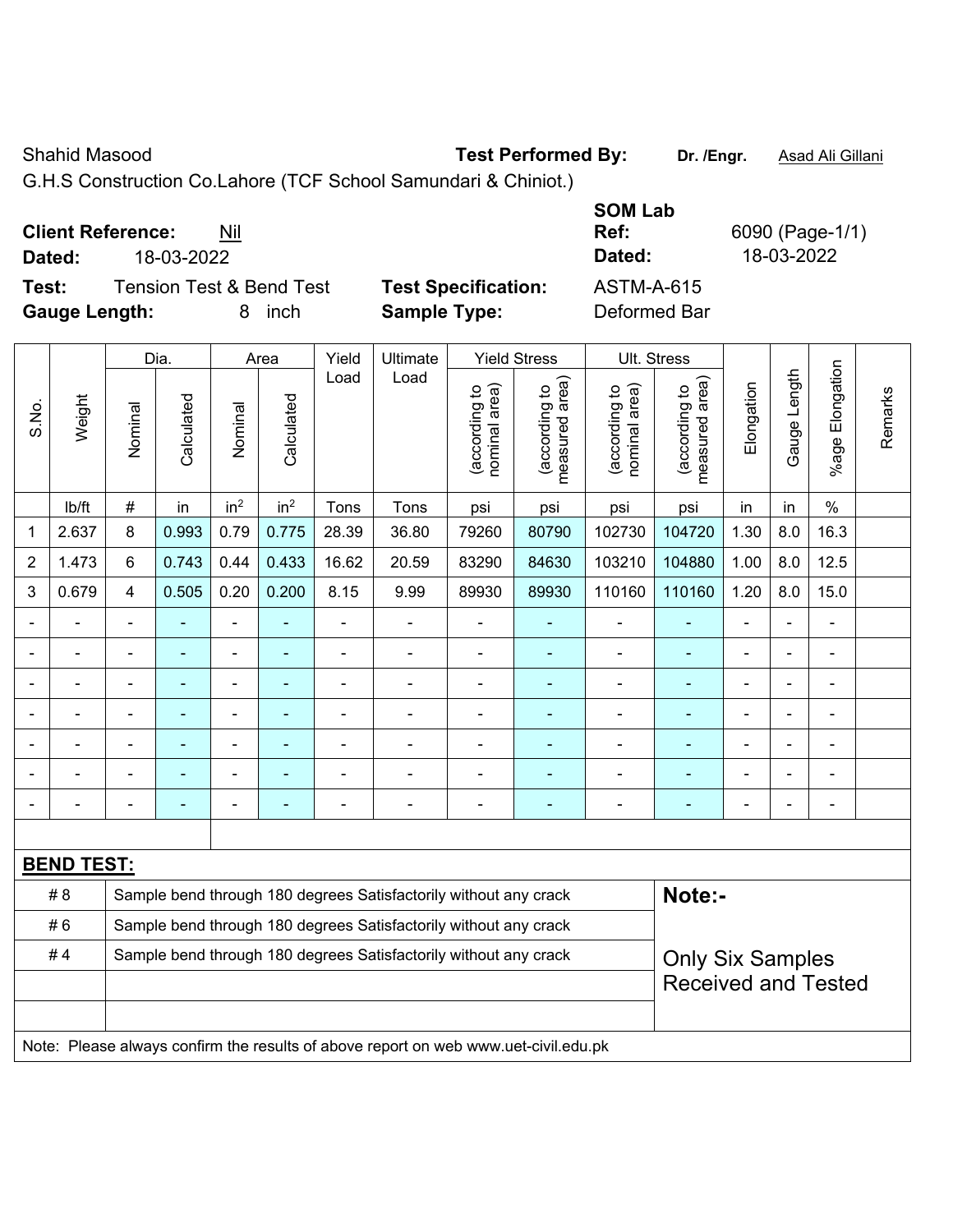Downtown Mall & Residences. **Test Performed By:** Dr. /Engr. **Asad Ali Gillani** Gulberg III Lahore.

**Test:** Tension Test & Bend Test **Test Specification:** ASTM-A-615 **Gauge Length:** 8 inch **Sample Type:** Deformed Bar

**Client Reference:** Nil **Dated:** 18-03-2022 **Dated:** 18-03-2022

|         | Dated |
|---------|-------|
| cation: | ASTM  |

**Ref:** 6091 (Page-1/1)

|                         |                                                                                     |                         | Dia.                   |                 | Area            | Yield          | Ultimate       |                                | <b>Yield Stress</b>             | <b>Ult. Stress</b>             |                                 |                |                |                 |         |
|-------------------------|-------------------------------------------------------------------------------------|-------------------------|------------------------|-----------------|-----------------|----------------|----------------|--------------------------------|---------------------------------|--------------------------------|---------------------------------|----------------|----------------|-----------------|---------|
| S.No.                   | Weight                                                                              | Nominal                 | Calculated             | Nominal         | Calculated      | Load           | Load           | (according to<br>nominal area) | measured area)<br>(according to | nominal area)<br>(according to | measured area)<br>(according to | Elongation     | Gauge Length   | %age Elongation | Remarks |
|                         | lb/ft                                                                               | #                       | in                     | in <sup>2</sup> | in <sup>2</sup> | Tons           | Tons           | psi                            | psi                             | psi                            | psi                             | in             | in             | $\%$            |         |
| 1                       | 2.681                                                                               | 8                       | 1.002                  | 0.79            | 0.788           | 27.29          | 35.29          | 76180                          | 76380                           | 98520                          | 98770                           | 1.30           | 8.0            | 16.3            |         |
| $\overline{2}$          | 2.673                                                                               | 8                       | 1.000                  | 0.79            | 0.786           | 27.27          | 35.19          | 76130                          | 76510                           | 98240                          | 98740                           | 1.30           | 8.0            | 16.3            |         |
| $\sqrt{3}$              | 1.482                                                                               | 6                       | 0.745                  | 0.44            | 0.436           | 12.59          | 18.14          | 63100                          | 63680                           | 90950                          | 91780                           | 1.40           | 8.0            | 17.5            |         |
| $\overline{\mathbf{4}}$ | 1.488                                                                               | 6                       | 0.746                  | 0.44            | 0.437           | 12.41          | 18.11          | 62190                          | 62610                           | 90800                          | 91420                           | 1.40           | 8.0            | 17.5            |         |
| 5                       | 0.662                                                                               | 4                       | 0.498                  | 0.20            | 0.195           | 6.14           | 8.33           | 67670                          | 69410                           | 91840                          | 94190                           | 1.20           | 8.0            | 15.0            |         |
| 6                       | 0.661                                                                               | 4                       | 0.497                  | 0.20            | 0.194           | 6.12           | 8.31           | 67450                          | 69530                           | 91610                          | 94450                           | 1.30           | 8.0            | 16.3            |         |
| $\blacksquare$          |                                                                                     | $\blacksquare$          |                        | $\blacksquare$  | L,              | $\blacksquare$ | $\blacksquare$ | $\overline{\phantom{a}}$       |                                 | $\blacksquare$                 | ٠                               | ä,             | $\blacksquare$ | ÷,              |         |
|                         |                                                                                     | $\blacksquare$          | ÷,                     | ÷,              | $\blacksquare$  | Ē,             |                | $\blacksquare$                 |                                 | $\qquad \qquad \blacksquare$   | $\blacksquare$                  | ä,             |                | ÷               |         |
|                         |                                                                                     | ÷,                      | ÷,                     | ۰               | ÷               | ä,             | $\blacksquare$ | $\overline{\phantom{a}}$       | $\blacksquare$                  | ÷,                             | $\blacksquare$                  | ä,             |                | ÷,              |         |
|                         |                                                                                     |                         |                        |                 |                 | Ē,             |                | $\overline{a}$                 | $\overline{\phantom{0}}$        | -                              | $\blacksquare$                  | $\blacksquare$ |                | ÷               |         |
|                         |                                                                                     |                         |                        |                 |                 |                |                |                                |                                 |                                |                                 |                |                |                 |         |
|                         | <b>BEND TEST:</b>                                                                   |                         |                        |                 |                 |                |                |                                |                                 |                                |                                 |                |                |                 |         |
|                         |                                                                                     |                         | No Bend test performed |                 |                 |                |                |                                |                                 |                                | Note:-                          |                |                |                 |         |
|                         |                                                                                     |                         |                        |                 |                 |                |                |                                |                                 |                                |                                 |                |                |                 |         |
|                         |                                                                                     | <b>Only Six Samples</b> |                        |                 |                 |                |                |                                |                                 |                                |                                 |                |                |                 |         |
|                         |                                                                                     |                         |                        |                 |                 |                |                |                                |                                 |                                | <b>Received and Tested</b>      |                |                |                 |         |
|                         |                                                                                     |                         |                        |                 |                 |                |                |                                |                                 |                                |                                 |                |                |                 |         |
|                         | Note: Please always confirm the results of above report on web www.uet-civil.edu.pk |                         |                        |                 |                 |                |                |                                |                                 |                                |                                 |                |                |                 |         |

**SOM Lab**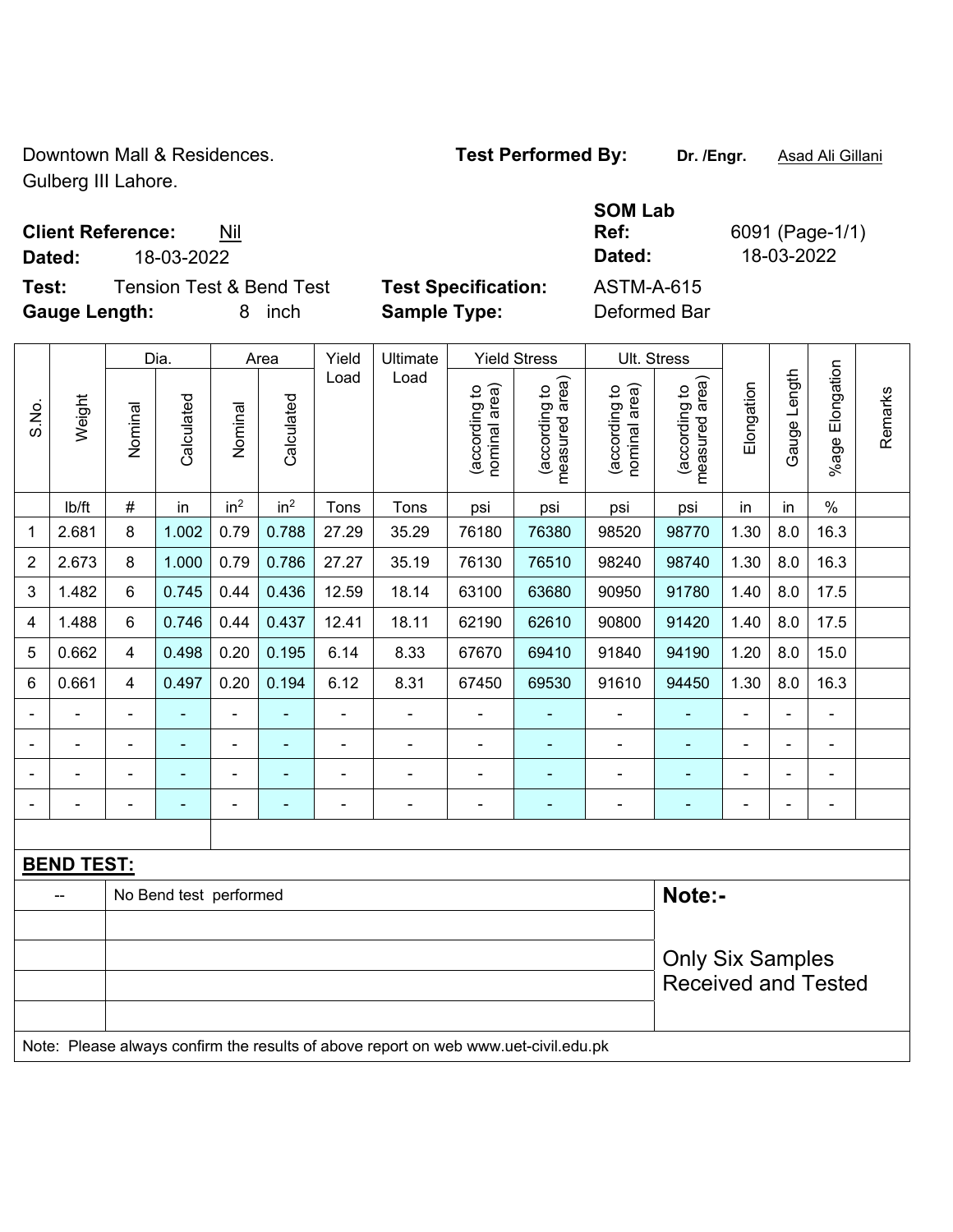China Chowk,Lahore

# **Client Reference:** Nil

**Dated:** 08-03-2022 **Dated:** 18-03-2022

**Test:** Tension Test & Bend Test **Test Specification:** ASTM-A-615 **Gauge Length:** 8 inch **Sample Type:** Deformed Bar

| <b>Specification:</b> |  |
|-----------------------|--|
| nle Tvne:             |  |

**Ref:** 6092 (Page-1/1)

٦

|                              |                   | Dia.<br>Area   |                        |                 |                 |                | <b>Yield Stress</b>                                                                 |                                |                                 |                                |                                 |                |                |                          |         |
|------------------------------|-------------------|----------------|------------------------|-----------------|-----------------|----------------|-------------------------------------------------------------------------------------|--------------------------------|---------------------------------|--------------------------------|---------------------------------|----------------|----------------|--------------------------|---------|
|                              |                   |                |                        |                 |                 | Yield          | Ultimate                                                                            |                                |                                 | Ult. Stress                    |                                 |                |                |                          |         |
| S.No.                        | Weight            | Nominal        | Calculated             | Nominal         | Calculated      | Load           | Load                                                                                | nominal area)<br>(according to | (according to<br>measured area) | (according to<br>nominal area) | (according to<br>measured area) | Elongation     | Gauge Length   | Elongation<br>$%$ age I  | Remarks |
|                              | lb/ft             | $\#$           | in                     | in <sup>2</sup> | in <sup>2</sup> | Tons           | Tons                                                                                | psi                            | psi                             | psi                            | psi                             | in             | in             | $\%$                     |         |
| $\mathbf 1$                  | 2.443             | 8              | 0.956                  | 0.79            | 0.718           | 17.25          | 27.37                                                                               | 48150                          | 52980                           | 76410                          | 84070                           | 1.80           | 8.0            | 22.5                     |         |
| $\overline{2}$               | 1.453             | 6              | 0.737                  | 0.44            | 0.427           | 14.17          | 18.93                                                                               | 71020                          | 73190                           | 94880                          | 97770                           | 1.20           | 8.0            | 15.0                     |         |
| 3                            | 0.598             | $\overline{4}$ | 0.473                  | 0.20            | 0.176           | 5.20           | 7.97                                                                                | 57330                          | 65150                           | 87910                          | 99890                           | 1.10           | 8.0            | 13.8                     |         |
| $\qquad \qquad \blacksquare$ | $\blacksquare$    | $\blacksquare$ |                        |                 | ÷               | $\blacksquare$ |                                                                                     | $\blacksquare$                 | ٠                               |                                | ÷,                              | ä,             |                | ä,                       |         |
| $\blacksquare$               |                   |                |                        | $\blacksquare$  | $\blacksquare$  | $\blacksquare$ | $\blacksquare$                                                                      | $\blacksquare$                 | ÷                               | $\blacksquare$                 | $\blacksquare$                  |                |                | $\blacksquare$           |         |
| $\blacksquare$               |                   |                |                        |                 | ۰               | ä,             |                                                                                     |                                | $\blacksquare$                  |                                | ä,                              |                |                | $\blacksquare$           |         |
| $\overline{\phantom{a}}$     |                   | $\blacksquare$ |                        |                 |                 | ä,             |                                                                                     |                                |                                 |                                | Ē,                              | ä,             |                | $\blacksquare$           |         |
| $\blacksquare$               | $\blacksquare$    | $\blacksquare$ | $\blacksquare$         | $\blacksquare$  | ۰               | $\blacksquare$ |                                                                                     | $\blacksquare$                 | $\blacksquare$                  | $\blacksquare$                 | ٠                               | $\blacksquare$ | $\blacksquare$ | $\blacksquare$           |         |
| $\blacksquare$               |                   |                |                        | $\blacksquare$  | ۰               | $\blacksquare$ |                                                                                     | Ē,                             | $\blacksquare$                  |                                | $\blacksquare$                  |                | ÷,             | $\overline{\phantom{a}}$ |         |
| $\blacksquare$               | ÷,                | ä,             | $\blacksquare$         | $\blacksquare$  | ÷               | $\blacksquare$ | $\blacksquare$                                                                      | $\blacksquare$                 | $\blacksquare$                  |                                | $\blacksquare$                  | $\blacksquare$ |                | ä,                       |         |
|                              |                   |                |                        |                 |                 |                |                                                                                     |                                |                                 |                                |                                 |                |                |                          |         |
|                              | <u>BEND TEST:</u> |                |                        |                 |                 |                |                                                                                     |                                |                                 |                                |                                 |                |                |                          |         |
|                              | --                |                | No Bend test performed |                 |                 |                |                                                                                     |                                |                                 |                                | Note:-                          |                |                |                          |         |
|                              |                   |                |                        |                 |                 |                |                                                                                     |                                |                                 |                                |                                 |                |                |                          |         |
|                              |                   |                |                        |                 |                 |                |                                                                                     |                                |                                 |                                | <b>Only Three Samples</b>       |                |                |                          |         |
|                              |                   |                |                        |                 |                 |                |                                                                                     |                                |                                 |                                | <b>Received and Tested</b>      |                |                |                          |         |
|                              |                   |                |                        |                 |                 |                |                                                                                     |                                |                                 |                                |                                 |                |                |                          |         |
|                              |                   |                |                        |                 |                 |                | Note: Please always confirm the results of above report on web www.uet-civil.edu.pk |                                |                                 |                                |                                 |                |                |                          |         |

Madina Construction **Test Performed By:** Dr. /Engr. **Asad Ali Gillani** Associate Dr. /Engr. **Asad Ali Gillani** 

**SOM Lab**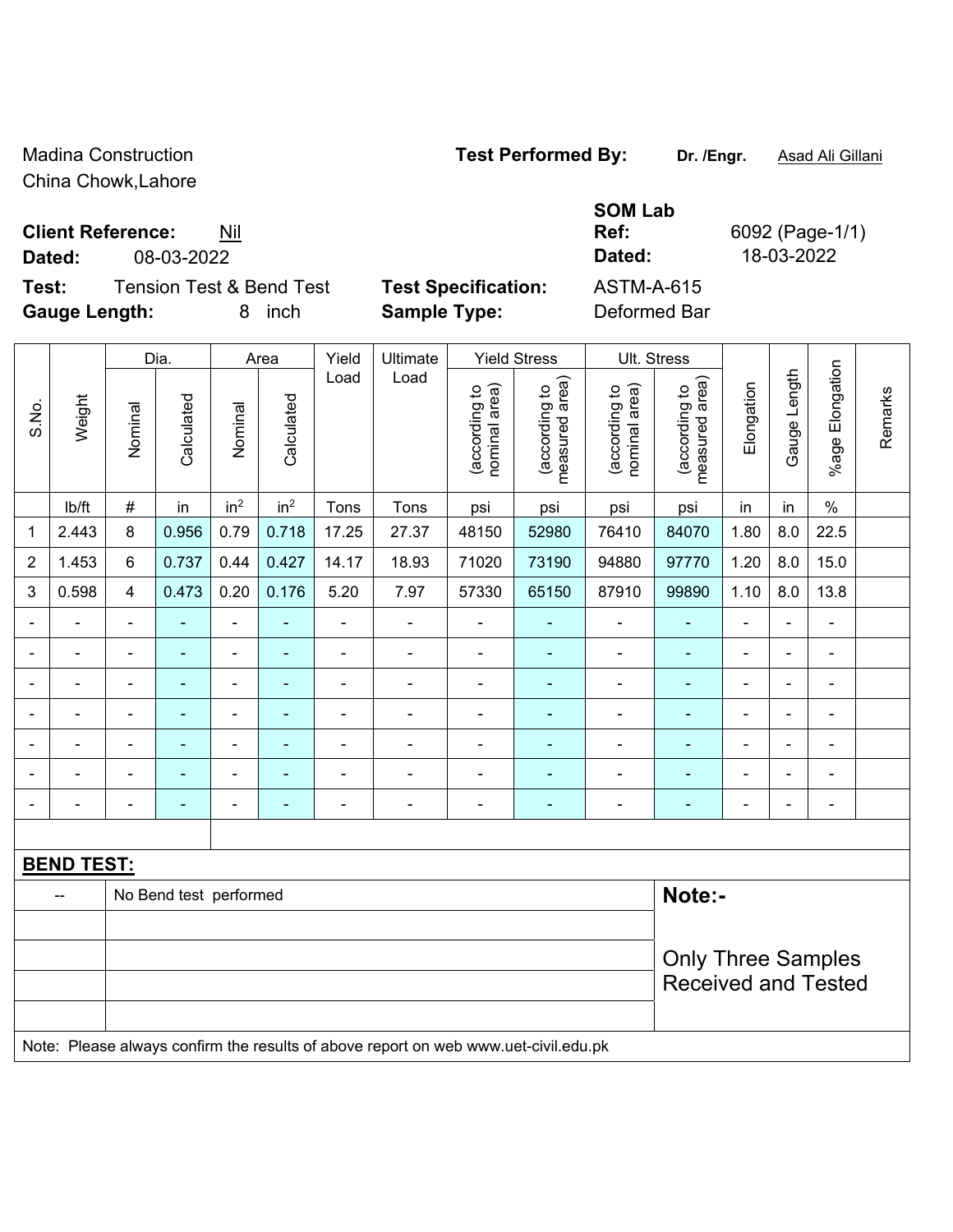Muhammad Zia Afzal **Test Performed By: Dr. /Engr.** Asad Ali Gillani

Sr. Manager Projects Banu Mukhtar Contracting (Pvt.)Ltd Lahore.(Styler International Pvt.Ltd)

|        | <b>Client Reference:</b> | Styler/SJ/STEEL/01  |  |
|--------|--------------------------|---------------------|--|
| Dated: | 17-03-2022               |                     |  |
|        |                          | T : T : 0 m : 1 T : |  |

**Test:** Tension Test & Bend Test **Test Specification:** ASTM-A-615 **Gauge Length:** 8 inch **Sample Type:** Deformed Bar (SJ Steel)

**SOM Lab** 

**Ref:** 6093 (Page-1/1) **Dated:** 17-03-2022 **Dated:** 18-03-2022

|                |                   |                | Dia.           |                              | Area                     | Yield          | Ultimate                                                                            |                                | <b>Yield Stress</b>             | Ult. Stress                    |                                 |                |                |                              |         |
|----------------|-------------------|----------------|----------------|------------------------------|--------------------------|----------------|-------------------------------------------------------------------------------------|--------------------------------|---------------------------------|--------------------------------|---------------------------------|----------------|----------------|------------------------------|---------|
| S.No.          | Weight            | Nominal        | Calculated     | Nominal                      | Calculated               | Load           | Load                                                                                | nominal area)<br>(according to | (according to<br>measured area) | (according to<br>nominal area) | measured area)<br>(according to | Elongation     | Gauge Length   | %age Elongation              | Remarks |
|                | lb/ft             | $\#$           | in             | in <sup>2</sup>              | in <sup>2</sup>          | Tons           | Tons                                                                                | psi                            | psi                             | psi                            | psi                             | in             | in             | $\%$                         |         |
| 1              | 1.509             | 6              | 0.751          | 0.44                         | 0.443                    | 15.72          | 20.03                                                                               | 78790                          | 78260                           | 100400                         | 99720                           | 1.30           | 8.0            | 16.3                         |         |
| $\overline{c}$ | 1.489             | 6              | 0.747          | 0.44                         | 0.438                    | 15.72          | 20.05                                                                               | 78790                          | 79150                           | 100500                         | 100960                          | 1.20           | 8.0            | 15.0                         |         |
| $\blacksquare$ | $\blacksquare$    | $\blacksquare$ | ä,             | $\qquad \qquad \blacksquare$ | ÷                        | $\blacksquare$ | $\blacksquare$                                                                      | $\blacksquare$                 | $\blacksquare$                  | $\blacksquare$                 | ÷,                              | $\blacksquare$ | $\blacksquare$ | $\blacksquare$               |         |
| $\blacksquare$ | $\blacksquare$    | $\blacksquare$ | ä,             | $\qquad \qquad \blacksquare$ | ÷                        | $\blacksquare$ | $\blacksquare$                                                                      | $\overline{\phantom{a}}$       | $\blacksquare$                  | $\blacksquare$                 | ÷                               | $\blacksquare$ | $\blacksquare$ | ÷,                           |         |
|                | $\blacksquare$    | $\blacksquare$ | $\blacksquare$ | $\qquad \qquad \blacksquare$ | $\overline{\phantom{a}}$ | $\blacksquare$ | $\overline{\phantom{a}}$                                                            | $\overline{\phantom{a}}$       | $\blacksquare$                  | $\blacksquare$                 | $\blacksquare$                  | $\blacksquare$ | $\blacksquare$ | $\qquad \qquad \blacksquare$ |         |
|                |                   | $\blacksquare$ | $\blacksquare$ | $\blacksquare$               |                          | Ē,             | ÷                                                                                   | $\blacksquare$                 | $\blacksquare$                  | $\blacksquare$                 | ۰                               |                | $\blacksquare$ | $\blacksquare$               |         |
|                |                   |                | $\blacksquare$ |                              |                          |                |                                                                                     | $\blacksquare$                 | ٠                               |                                | ۰                               |                |                |                              |         |
| $\blacksquare$ |                   | $\blacksquare$ |                | ۰                            |                          |                | ÷                                                                                   | $\blacksquare$                 | ٠                               |                                | ۰                               |                | $\blacksquare$ | $\blacksquare$               |         |
| $\blacksquare$ |                   |                | $\blacksquare$ | $\blacksquare$               |                          | $\blacksquare$ | $\blacksquare$                                                                      | $\blacksquare$                 | $\blacksquare$                  | $\blacksquare$                 | ٠                               | $\blacksquare$ | ÷              | ÷,                           |         |
| $\blacksquare$ |                   | $\blacksquare$ | $\blacksquare$ | $\blacksquare$               | ٠                        | $\blacksquare$ | $\blacksquare$                                                                      | $\blacksquare$                 | $\blacksquare$                  | $\overline{\phantom{0}}$       | ٠                               | $\blacksquare$ | $\blacksquare$ | $\blacksquare$               |         |
|                |                   |                |                |                              |                          |                |                                                                                     |                                |                                 |                                |                                 |                |                |                              |         |
|                | <b>BEND TEST:</b> |                |                |                              |                          |                |                                                                                     |                                |                                 |                                |                                 |                |                |                              |         |
|                | #6                |                |                |                              |                          |                | Sample bend through 180 degrees Satisfactorily without any crack                    |                                |                                 |                                | Note:-                          |                |                |                              |         |
|                |                   |                |                |                              |                          |                |                                                                                     |                                |                                 |                                |                                 |                |                |                              |         |
|                |                   |                |                |                              |                          |                |                                                                                     |                                |                                 |                                | <b>Only Three Samples</b>       |                |                |                              |         |
|                |                   |                |                |                              |                          |                |                                                                                     |                                |                                 | <b>Received and Tested</b>     |                                 |                |                |                              |         |
|                |                   |                |                |                              |                          |                |                                                                                     |                                |                                 |                                |                                 |                |                |                              |         |
|                |                   |                |                |                              |                          |                | Note: Please always confirm the results of above report on web www.uet-civil.edu.pk |                                |                                 |                                |                                 |                |                |                              |         |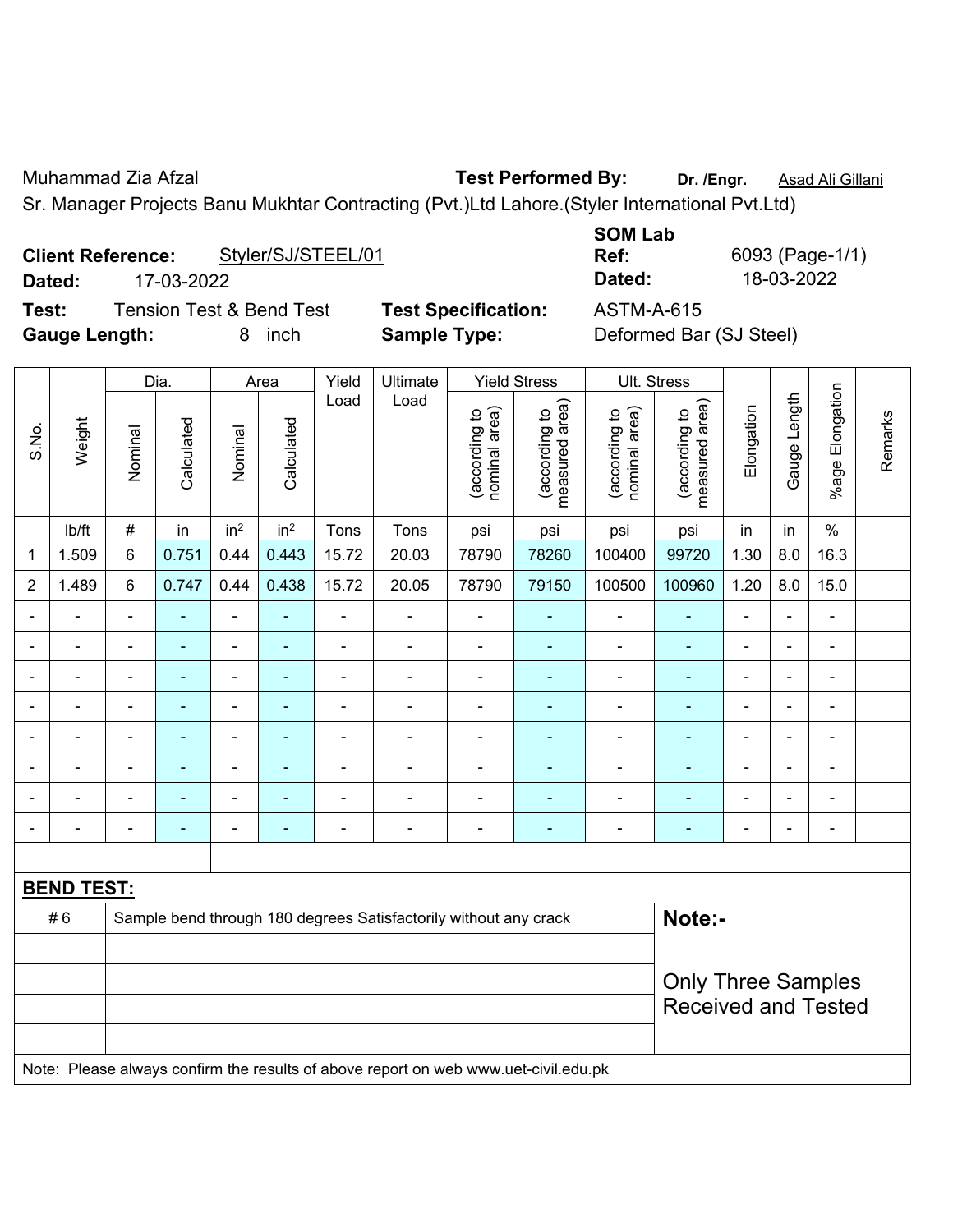Sub Divisional officer, **Test Performed By:** Dr. /Engr. **Asad Ali Gillani** Collection Association Association Association Association Association Association Association Association Association Association Association Asso

**SOM Lab** 

HSD No.1 Gujrat.(Const Of Service More Flyover To Connect With Industrial Area-II Link Rd Gujrat)

**Client Reference:** 74/GTI **Dated:** 14-03-2022 **Dated:** 18-03-2022

**Test:** Tension Test & Bend Test **Test Specification:** ASTM-A-615 **Gauge Length:** 8 inch **Sample Type:** Deformed Bar

**Ref:** 6094 (Page-1/1)

|                |                   |                | Dia.           |                          | Area                     | Yield          | Ultimate                                                         |                                | <b>Yield Stress</b>             | Ult. Stress                    |                                             |                |                |                       |         |
|----------------|-------------------|----------------|----------------|--------------------------|--------------------------|----------------|------------------------------------------------------------------|--------------------------------|---------------------------------|--------------------------------|---------------------------------------------|----------------|----------------|-----------------------|---------|
| S.No.          | Weight            | Nominal        | Calculated     | Nominal                  | Calculated               | Load           | Load                                                             | nominal area)<br>(according to | (according to<br>measured area) | nominal area)<br>(according to | (according to<br>measured area)<br>measured | Elongation     | Gauge Length   | Elongation<br>$%$ age | Remarks |
|                | lb/ft             | $\#$           | in             | in <sup>2</sup>          | in <sup>2</sup>          | Tons           | Tons                                                             | psi                            | psi                             | psi                            | psi                                         | in             | in             | $\%$                  |         |
| 1              | 2.644             | 8              | 0.995          | 0.79                     | 0.777                    | 25.43          | 35.17                                                            | 71000                          | 72190                           | 98180                          | 99820                                       | 1.40           | 8.0            | 17.5                  |         |
| $\overline{2}$ | 2.642             | 8              | 0.994          | 0.79                     | 0.776                    | 25.33          | 34.83                                                            | 70720                          | 72000                           | 97240                          | 99000                                       | 1.50           | 8.0            | 18.8                  |         |
| 3              | 0.717             | $\overline{4}$ | 0.518          | 0.20                     | 0.211                    | 7.16           | 9.76                                                             | 78910                          | 74800                           | 107580                         | 101970                                      | 1.30           | 8.0            | 16.3                  |         |
| 4              | 0.723             | 4              | 0.520          | 0.20                     | 0.212                    | 7.14           | 9.76                                                             | 78690                          | 74230                           | 107580                         | 101490                                      | 1.20           | 8.0            | 15.0                  |         |
|                |                   | $\blacksquare$ | $\blacksquare$ | $\overline{\phantom{0}}$ |                          | $\blacksquare$ | ÷.                                                               | ä,                             | $\blacksquare$                  | $\blacksquare$                 | $\blacksquare$                              | $\blacksquare$ |                | ÷                     |         |
|                |                   | $\blacksquare$ | ۰              | ۰                        | ٠                        | $\blacksquare$ | $\overline{a}$                                                   | $\blacksquare$                 | ٠                               | $\blacksquare$                 | ٠                                           | $\blacksquare$ |                | ÷                     |         |
|                |                   |                |                | $\blacksquare$           |                          |                | $\blacksquare$                                                   |                                |                                 | $\blacksquare$                 |                                             |                |                | $\blacksquare$        |         |
|                |                   | $\blacksquare$ | $\blacksquare$ | ÷                        |                          | $\blacksquare$ | $\overline{a}$                                                   | $\blacksquare$                 | $\blacksquare$                  | $\overline{\phantom{a}}$       | ÷                                           | $\blacksquare$ | $\blacksquare$ | $\blacksquare$        |         |
|                |                   | $\blacksquare$ | ۰              | ٠                        | $\blacksquare$           | $\blacksquare$ | $\blacksquare$                                                   | $\blacksquare$                 | $\blacksquare$                  | $\blacksquare$                 | $\blacksquare$                              | $\blacksquare$ | $\blacksquare$ | ÷                     |         |
|                |                   | $\blacksquare$ | ÷,             | ۰                        | $\overline{\phantom{0}}$ | $\blacksquare$ | $\overline{a}$                                                   | ä,                             | ۰                               | $\blacksquare$                 | ä,                                          | $\blacksquare$ |                | ÷                     |         |
|                |                   |                |                |                          |                          |                |                                                                  |                                |                                 |                                |                                             |                |                |                       |         |
|                | <b>BEND TEST:</b> |                |                |                          |                          |                |                                                                  |                                |                                 |                                |                                             |                |                |                       |         |
|                | # 8               |                |                |                          |                          |                | Sample bend through 180 degrees Satisfactorily without any crack |                                |                                 |                                | Note:-                                      |                |                |                       |         |
|                | #4                |                |                |                          |                          |                | Sample bend through 180 degrees Satisfactorily without any crack |                                |                                 |                                |                                             |                |                |                       |         |
|                |                   |                |                |                          |                          |                |                                                                  |                                |                                 |                                | <b>Only Six Samples</b>                     |                |                |                       |         |
|                |                   |                |                |                          |                          |                |                                                                  |                                |                                 |                                | <b>Received and Tested</b>                  |                |                |                       |         |
|                |                   |                |                |                          |                          |                |                                                                  |                                |                                 |                                |                                             |                |                |                       |         |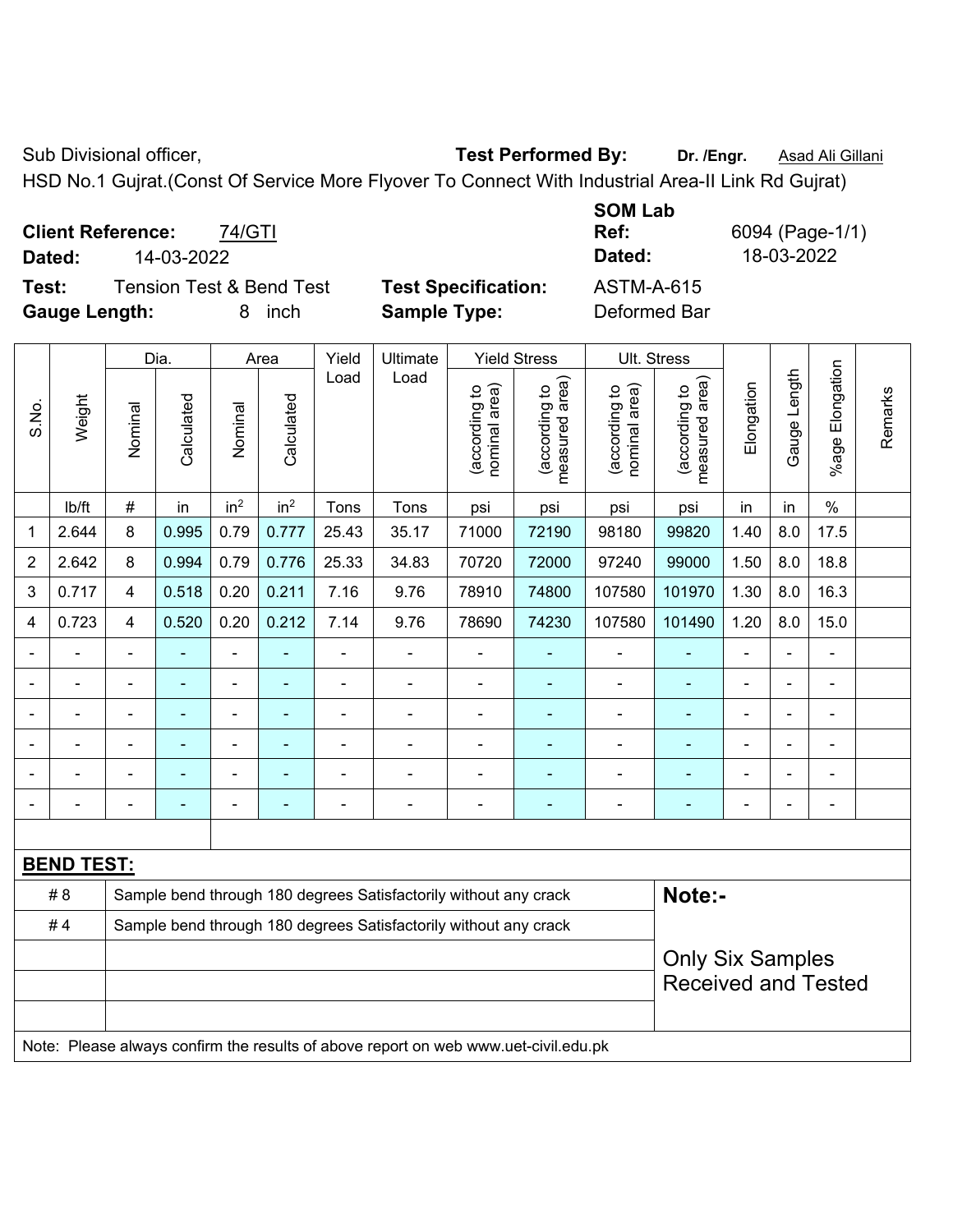## **Client Reference:** IHPL/Steel/0182 **Dated:** 17-03-2022 **Dated:** 18-03-2022

┯

**Test:** Tension Test & Bend Test **Test Specification: Gauge Length:** 8 inch **Sample Type:** Deformed Bar

 $\overline{\phantom{a}}$ 

 $\overline{\phantom{a}}$ 

 $\overline{\phantom{a}}$ 

 $\overline{\phantom{a}}$ 

| <b>SOM Lab</b> |   |
|----------------|---|
| Ref:           | 6 |
| Dated:         |   |
| ASTM-A-615     |   |

 $\overline{\mathbf{r}}$ 

 $\top$ 

**Ref:** 6096 (Page-1/5)

 $\top$ 

 $\top$ 

|                | Dia.                 |                |            |                 | Area            |                | Ultimate                                                                            |                                | <b>Yield Stress</b>                         |                                | Ult. Stress                     |                |              |                          |         |
|----------------|----------------------|----------------|------------|-----------------|-----------------|----------------|-------------------------------------------------------------------------------------|--------------------------------|---------------------------------------------|--------------------------------|---------------------------------|----------------|--------------|--------------------------|---------|
| S.No.          | Weight               | Nominal        | Calculated | Nominal         | Calculated      | Load           | Load                                                                                | (according to<br>nominal area) | (according to<br>measured area)<br>measured | nominal area)<br>(according to | (according to<br>measured area) | Elongation     | Gauge Length | Elongation<br>$%$ age    | Remarks |
|                | lb/ft                | $\#$           | in         | in <sup>2</sup> | in <sup>2</sup> | Tons           | Tons                                                                                | psi                            | psi                                         | psi                            | psi                             | in             | in           | $\%$                     |         |
| $\mathbf{1}$   | 1.493                | 6              | 0.748      | 0.44            | 0.439           | 14.75          | 20.49                                                                               | 73940                          | 74100                                       | 102700                         | 102940                          | 1.40           | 8.0          | 17.5                     |         |
| $\overline{2}$ | 1.492                | $6\phantom{a}$ | 0.747      | 0.44            | 0.438           | 14.60          | 20.31                                                                               | 73170                          | 73500                                       | 101780                         | 102250                          | 1.50           | 8.0          | 18.8                     |         |
| 3              | 1.502                | $6\phantom{1}$ | 0.749      | 0.44            | 0.441           | 14.70          | 20.51                                                                               | 73680                          | 73510                                       | 102800                         | 102570                          | 1.50           | 8.0          | 18.8                     |         |
|                |                      |                |            | $\blacksquare$  |                 |                |                                                                                     |                                |                                             | $\blacksquare$                 |                                 |                |              |                          |         |
|                |                      |                |            |                 |                 |                |                                                                                     |                                |                                             |                                |                                 |                |              |                          |         |
|                |                      | $\blacksquare$ |            | $\blacksquare$  | ۰               | $\blacksquare$ | $\blacksquare$                                                                      | $\blacksquare$                 |                                             | $\blacksquare$                 | $\blacksquare$                  | $\blacksquare$ |              | $\overline{\phantom{0}}$ |         |
|                |                      | $\blacksquare$ |            | $\blacksquare$  | ٠               | $\blacksquare$ | $\blacksquare$                                                                      | $\blacksquare$                 | $\blacksquare$                              | $\overline{a}$                 | $\overline{\phantom{0}}$        | $\blacksquare$ |              | ÷                        |         |
|                |                      | ä,             |            | $\blacksquare$  | ۰               |                | ÷                                                                                   |                                |                                             | $\blacksquare$                 | $\blacksquare$                  |                |              | $\blacksquare$           |         |
|                |                      |                |            |                 |                 |                |                                                                                     |                                |                                             |                                |                                 |                |              |                          |         |
|                |                      |                |            |                 |                 |                |                                                                                     |                                |                                             |                                |                                 |                |              | $\overline{\phantom{a}}$ |         |
|                | <b>Witnessed By:</b> |                |            |                 |                 |                | Engr.Rafi Ullah (IHPL) & Ali Hussnain Khan (K.B)                                    |                                |                                             |                                |                                 |                |              |                          |         |
|                | <b>BEND TEST:</b>    |                |            |                 |                 |                |                                                                                     |                                |                                             |                                |                                 |                |              |                          |         |
|                | #6                   |                |            |                 |                 |                | Sample bend through 180 degrees Satisfactorily without any crack                    |                                |                                             |                                | Note:-                          |                |              |                          |         |
|                | #6                   |                |            |                 |                 |                | Sample bend through 180 degrees Satisfactorily without any crack                    |                                |                                             |                                |                                 |                |              |                          |         |
|                |                      |                |            |                 |                 |                |                                                                                     |                                |                                             |                                | <b>Only Five Samples</b>        |                |              |                          |         |
|                |                      |                |            |                 |                 |                |                                                                                     |                                |                                             |                                | <b>Received and Tested</b>      |                |              |                          |         |
|                |                      |                |            |                 |                 |                |                                                                                     |                                |                                             |                                |                                 |                |              |                          |         |
|                |                      |                |            |                 |                 |                | Note: Please always confirm the results of above report on web www.uet-civil.edu.pk |                                |                                             |                                |                                 |                |              |                          |         |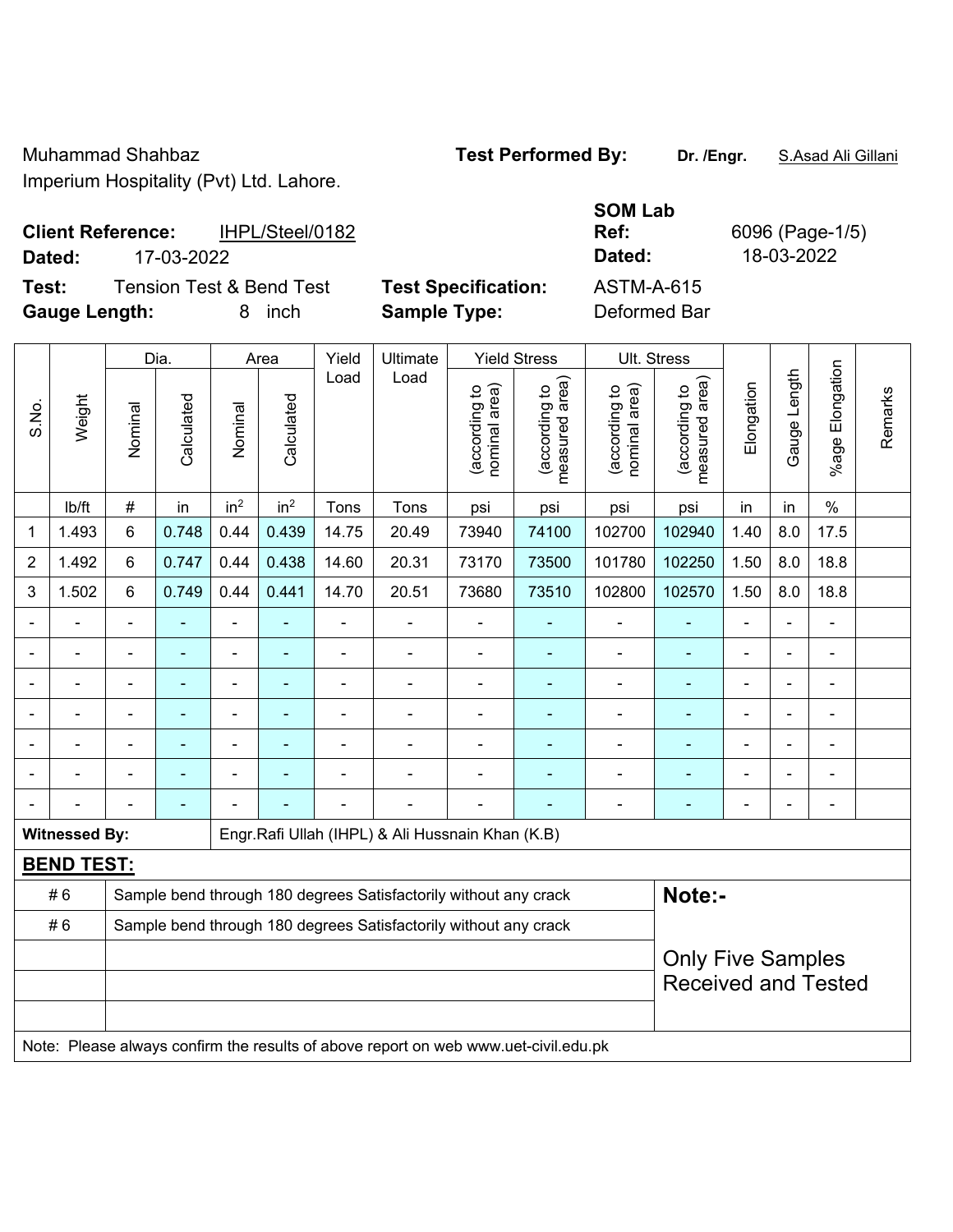## **Client Reference:** IHPL/Steel/0183 **Dated:** 17-03-2022 **Dated:** 18-03-2022

**Test:** Tension Test & Bend Test **Test Specification: Gauge Length:** 8 inch **Sample Type:** Deformed Bar

| SOM Lab           |    |
|-------------------|----|
| Ref:              | 60 |
| Dated:            |    |
| <b>ASTM-A-615</b> |    |

096 (Page-2/5)

|       |                      | <b>Yield Stress</b><br>Dia.<br>Ultimate<br>Yield<br>Area |                |                          |                 | Ult. Stress    |                                                                                     |                                |                                             |                                |                                                        |                |              |                              |         |
|-------|----------------------|----------------------------------------------------------|----------------|--------------------------|-----------------|----------------|-------------------------------------------------------------------------------------|--------------------------------|---------------------------------------------|--------------------------------|--------------------------------------------------------|----------------|--------------|------------------------------|---------|
| S.No. | Weight               | Nominal                                                  | Calculated     | Nominal                  | Calculated      | Load           | Load                                                                                | (according to<br>nominal area) | (according to<br>measured area)<br>measured | nominal area)<br>(according to | (according to<br>measured area)                        | Elongation     | Gauge Length | Elongation<br>$%$ age        | Remarks |
|       | lb/ft                | $\#$                                                     | in             | in <sup>2</sup>          | in <sup>2</sup> | Tons           | Tons                                                                                | psi                            | psi                                         | psi                            | psi                                                    | in             | in           | $\%$                         |         |
| 1     | 1.478                | 6                                                        | 0.743          | 0.44                     | 0.434           | 14.37          | 19.64                                                                               | 72050                          | 73040                                       | 98460                          | 99820                                                  | 1.30           | 8.0          | 16.3                         |         |
| 2     | 1.612                | 6                                                        | 0.777          | 0.44                     | 0.474           | 16.06          | 22.14                                                                               | 80480                          | 74700                                       | 110980                         | 103020                                                 | 1.50           | 8.0          | 18.8                         |         |
| 3     | 1.613                | 6                                                        | 0.777          | 0.44                     | 0.474           | 15.95          | 22.14                                                                               | 79970                          | 74230                                       | 110980                         | 103020                                                 | 1.40           | 8.0          | 17.5                         |         |
|       |                      |                                                          |                | $\blacksquare$           |                 |                |                                                                                     |                                |                                             |                                |                                                        |                |              |                              |         |
|       |                      | $\blacksquare$                                           |                | ÷                        |                 |                | ÷.                                                                                  | $\blacksquare$                 |                                             | $\overline{\phantom{0}}$       |                                                        | $\blacksquare$ |              | $\blacksquare$               |         |
|       |                      | L,                                                       | ٠              | ä,                       | ۰               | $\blacksquare$ | ÷                                                                                   | $\blacksquare$                 |                                             | $\blacksquare$                 | ٠                                                      | ä,             |              | $\blacksquare$               |         |
|       |                      | $\blacksquare$                                           | ٠              | $\overline{\phantom{a}}$ | $\blacksquare$  |                | ÷                                                                                   | $\blacksquare$                 | $\overline{\phantom{a}}$                    | $\blacksquare$                 | $\blacksquare$                                         | $\blacksquare$ |              | $\qquad \qquad \blacksquare$ |         |
|       |                      | ä,                                                       |                | ä,                       |                 |                |                                                                                     |                                |                                             | $\blacksquare$                 |                                                        |                |              | ä,                           |         |
|       |                      |                                                          |                |                          |                 |                |                                                                                     |                                |                                             |                                |                                                        |                |              |                              |         |
|       |                      | $\blacksquare$                                           | $\blacksquare$ |                          |                 |                | ۰                                                                                   | $\blacksquare$                 |                                             | $\blacksquare$                 | ۰                                                      | $\blacksquare$ |              | $\blacksquare$               |         |
|       | <b>Witnessed By:</b> |                                                          |                |                          |                 |                | Engr.Rafi Ullah (IHPL) & Ali Hussnain Khan (K.B)                                    |                                |                                             |                                |                                                        |                |              |                              |         |
|       | <b>BEND TEST:</b>    |                                                          |                |                          |                 |                |                                                                                     |                                |                                             |                                |                                                        |                |              |                              |         |
|       | #6                   |                                                          |                |                          |                 |                | Sample bend through 180 degrees Satisfactorily without any crack                    |                                |                                             |                                | Note:-                                                 |                |              |                              |         |
|       | #6                   |                                                          |                |                          |                 |                | Sample bend through 180 degrees Satisfactorily without any crack                    |                                |                                             |                                |                                                        |                |              |                              |         |
|       |                      |                                                          |                |                          |                 |                |                                                                                     |                                |                                             |                                | <b>Only Five Samples</b><br><b>Received and Tested</b> |                |              |                              |         |
|       |                      |                                                          |                |                          |                 |                | Note: Please always confirm the results of above report on web www.uet-civil.edu.pk |                                |                                             |                                |                                                        |                |              |                              |         |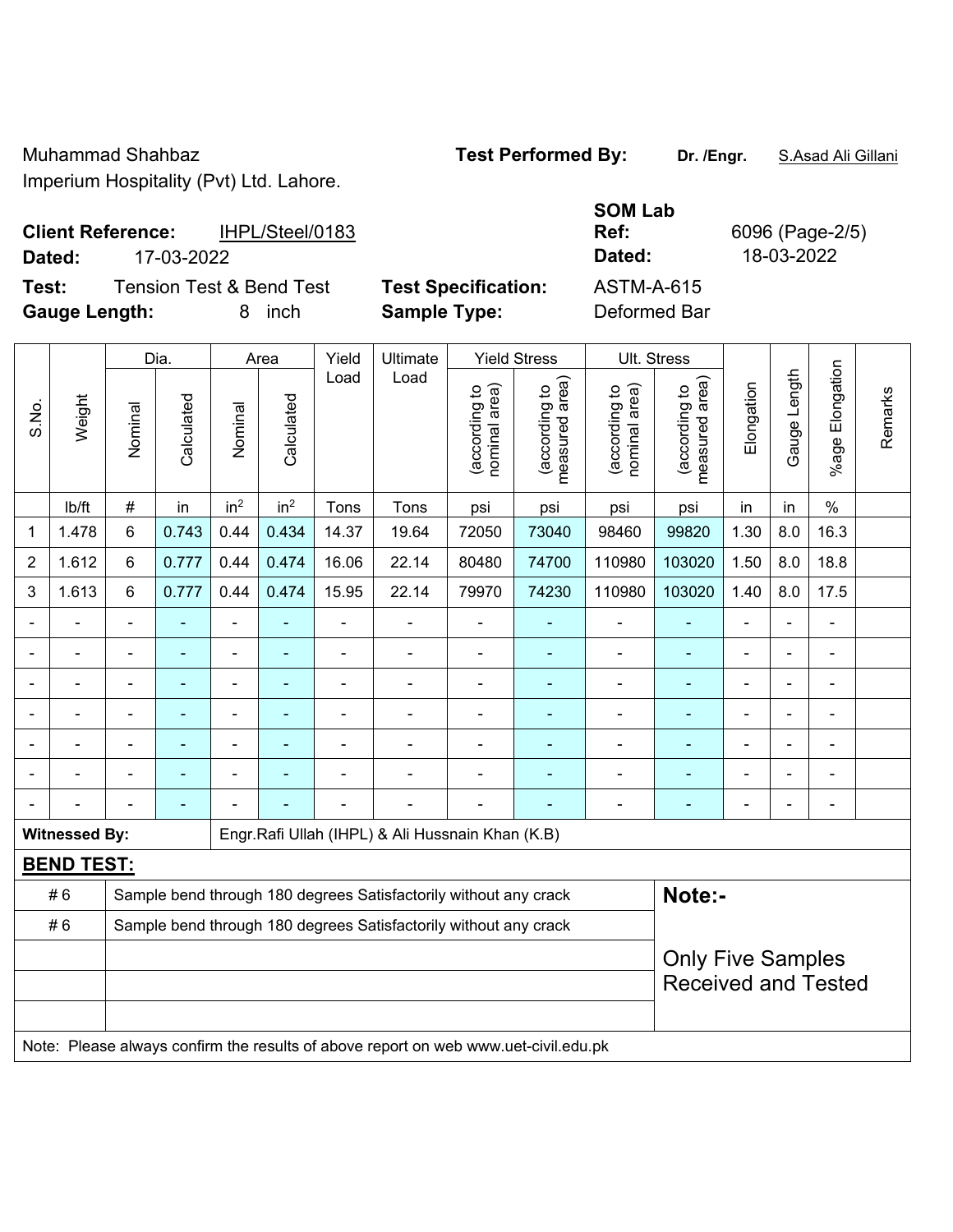### **Client Reference:** IHPL/Steel/0179 **Dated:** 16-03-2022 **Dated:** 18-03-2022

**Test:** Tension Test & Bend Test **Test Specification:** ASTM-A-615 **Gauge Length:** 8 inch **Sample Type:** Deformed Bar

Dia. | Area | Yield | Ultimate | Yield Stress | Ult. Stress

**SOM Lab Ref:** 6096 (Page-3/5)

Remarks

Remarks

|       |                      |                                                                  | Dia.       |                 | Area            |                          | Ultimate                                                         |                                   | Yield Stress                       | UII. Stress                    |                                                        |            |                |                       |  |  |
|-------|----------------------|------------------------------------------------------------------|------------|-----------------|-----------------|--------------------------|------------------------------------------------------------------|-----------------------------------|------------------------------------|--------------------------------|--------------------------------------------------------|------------|----------------|-----------------------|--|--|
| S.No. | Weight               | Nominal                                                          | Calculated | Nominal         | Calculated      | Load                     | Load                                                             | area)<br>(according to<br>nominal | area)<br>(according to<br>measured | (according to<br>nominal area) | measured area)<br>(according to                        | Elongation | Gauge Length   | Elongation<br>$%$ age |  |  |
|       | lb/ft                | #                                                                | in         | in <sup>2</sup> | in <sup>2</sup> | Tons                     | Tons                                                             | psi                               | psi                                | psi                            | psi                                                    | in         | in             | $\%$                  |  |  |
| 1     | 1.484                | 6                                                                | 0.745      | 0.44            | 0.436           | 12.66                    | 19.62                                                            | 63460                             | 64040                              | 98360                          | 99260                                                  | 1.40       | 8.0            | 17.5                  |  |  |
| 2     | 1.491                | 6                                                                | 0.747      | 0.44            | 0.438           | 12.79                    | 19.52                                                            | 64130                             | 64420                              | 97850                          | 98290                                                  | 1.50       | 8.0            | 18.8                  |  |  |
| 3     | 1.456                | 6                                                                | 0.738      | 0.44            | 0.428           | 13.30                    | 19.08                                                            | 66680                             | 68550                              | 95650                          | 98330                                                  | 1.30       | 8.0            | 16.3                  |  |  |
|       |                      | $\blacksquare$                                                   |            |                 |                 |                          | $\qquad \qquad \blacksquare$                                     |                                   |                                    |                                |                                                        |            |                |                       |  |  |
|       |                      |                                                                  |            |                 |                 |                          | $\qquad \qquad \blacksquare$                                     | $\overline{a}$                    |                                    |                                |                                                        |            |                | ۰                     |  |  |
|       |                      |                                                                  |            |                 |                 | $\overline{\phantom{a}}$ | $\overline{\phantom{a}}$                                         | $\blacksquare$                    |                                    |                                |                                                        |            | $\blacksquare$ | ۰                     |  |  |
|       |                      |                                                                  |            |                 |                 |                          |                                                                  |                                   |                                    |                                |                                                        |            |                |                       |  |  |
|       |                      |                                                                  |            |                 |                 |                          | $\blacksquare$                                                   |                                   |                                    |                                |                                                        |            | L,             |                       |  |  |
|       |                      |                                                                  |            |                 |                 |                          |                                                                  |                                   |                                    |                                |                                                        |            |                |                       |  |  |
|       |                      |                                                                  |            |                 |                 |                          |                                                                  |                                   |                                    |                                |                                                        |            | L.             | $\blacksquare$        |  |  |
|       | <b>Witnessed By:</b> |                                                                  |            |                 |                 |                          | Engr. Rafi Ullah (IHPL) & Ali Hussnain Khan (K.B)                |                                   |                                    |                                |                                                        |            |                |                       |  |  |
|       | <b>BEND TEST:</b>    |                                                                  |            |                 |                 |                          |                                                                  |                                   |                                    |                                |                                                        |            |                |                       |  |  |
|       | #6                   |                                                                  |            |                 |                 |                          | Sample bend through 180 degrees Satisfactorily without any crack |                                   |                                    |                                | Note:-                                                 |            |                |                       |  |  |
|       | #6                   | Sample bend through 180 degrees Satisfactorily without any crack |            |                 |                 |                          |                                                                  |                                   |                                    |                                |                                                        |            |                |                       |  |  |
|       |                      |                                                                  |            |                 |                 |                          |                                                                  |                                   |                                    |                                | <b>Only Five Samples</b><br><b>Received and Tested</b> |            |                |                       |  |  |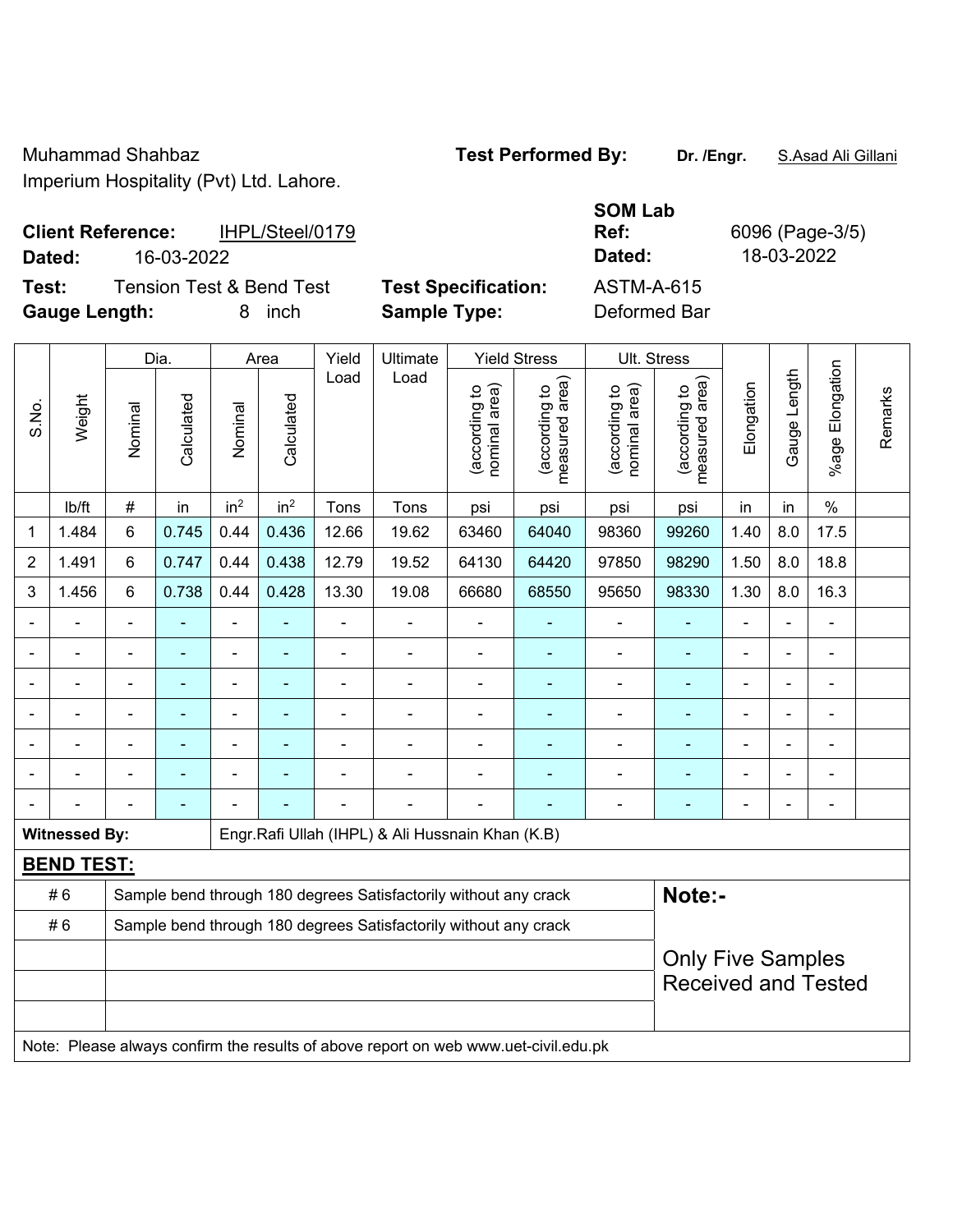Muhammad Shahbaz **Test Performed By: Dr. /Engr.** S.Asad Ali Gillani

Imperium Hospitality (Pvt) Ltd. Lahore.

## **Client Reference:** IHPL/Steel/0180 **Dated:** 16-03-2022 **Dated:** 18-03-2022

**Test:** Tension Test & Bend Test **Test Specification: Gauge Length:** 8 inch **Sample Type:** Deformed Bar

| <b>SOM Lab</b> |   |
|----------------|---|
| Ref:           | F |
| Dated:         |   |
| ASTM-A-615     |   |

**Ref:** 6096 (Page-4/5)

Dia. | Area | Yield | Ultimate | Yield Stress | Ult. Stress %age Elongation %age Elongation Gauge Length Load Load Gauge Length (according to<br>measured area) measured area) (according to<br>measured area) measured area) (according to<br>nominal area) (according to<br>nominal area) **Elongation** nominal area) nominal area) Elongation (according to (according to (according to (according to Remarks Remarks **Calculated Calculated** Weight Calculated Calculated S.No. Nominal Nominal Vominal Vominal <code>ib/ft</code>  $\mid$  #  $\mid$  in  $\mid$  in<sup>2</sup>  $\mid$  in<sup>2</sup>  $\mid$  Tons  $\mid$  psi  $\mid$  psi  $\mid$  psi  $\mid$  psi  $\mid$  in  $\mid$  in  $\mid$  % 1 | 0.671 | 4 | 0.501 | 0.20 | 0.197 | 6.39 | 8.89 | 70480 | 71560 | 98020 | 99510 | 1.10 | 8.0 | 13.8 2 | 0.667 | 4 | 0.500 | 0.20 | 0.196 | 6.32 | 8.74 | 69700 | 71120 | 96340 | 98300 | 1.20 | 8.0 | 15.0 3 | 0.656 | 4 | 0.496 | 0.20 | 0.193 | 6.68 | 9.35 | 73630 | 76300 | 103080 | 106820 | 1.10 | 8.0 | 13.8 - - - - - - - - - - - - - - - - - - - - - - - - - - - - - - - - - - - - - - - - - - - - - - - - - - - - - - - - - - - - - - - - - - - - - - - - - - - - - - - - - - - - - - - - - - - - - - - - - - - - - - - - - **Witnessed By: Engr.Rafi Ullah (IHPL) & Ali Hussnain Khan (K.B) BEND TEST:**  # 4 Sample bend through 180 degrees Satisfactorily without any crack **Note:-**#4 Sample bend through 180 degrees Satisfactorily without any crack Only Five Samples

Received and Tested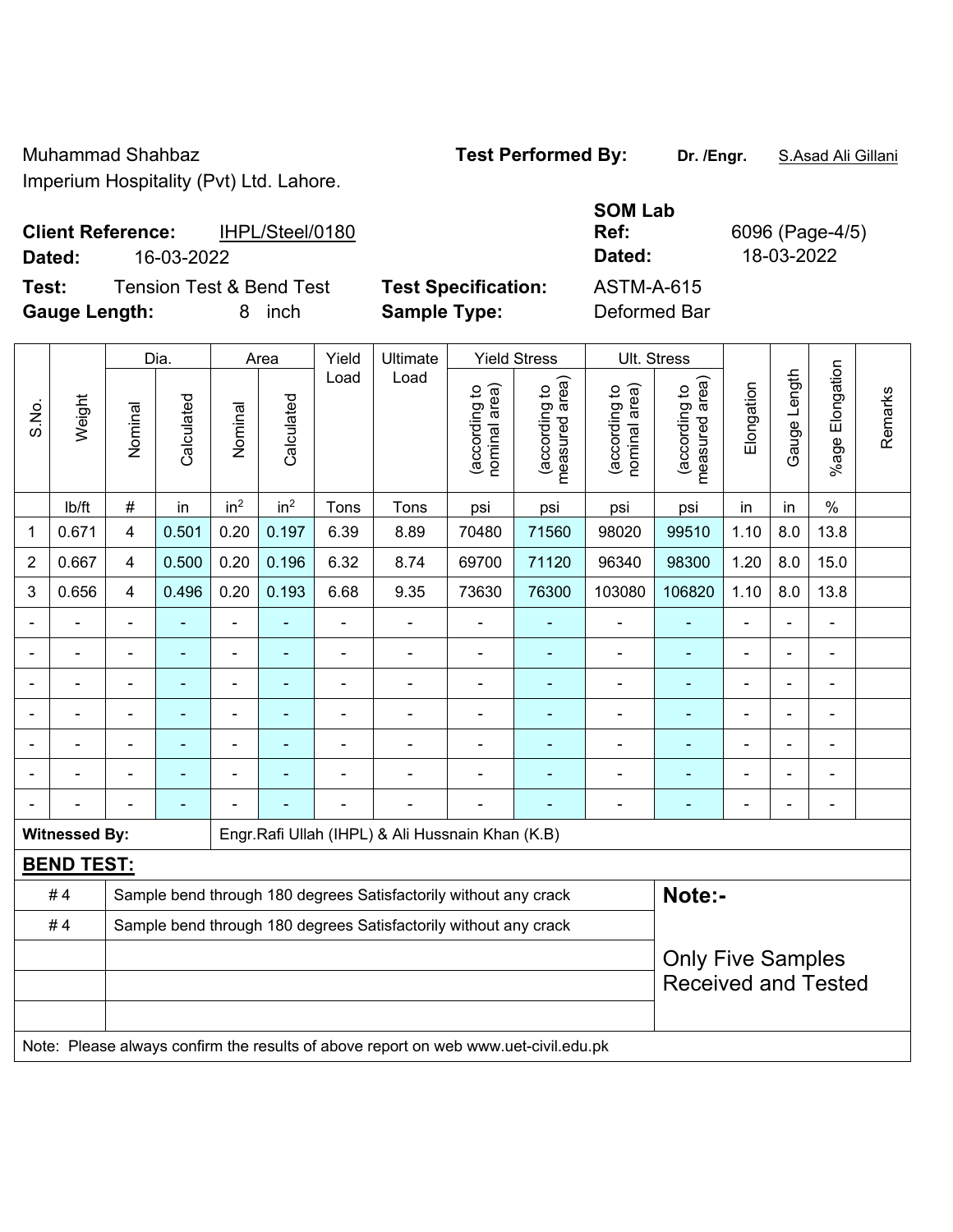## **Client Reference:** IHPL/Steel/0181 **Dated:** 16-03-2022 **Dated:** 18-03-2022

**Test:** Tension Test & Bend Test **Test Specification:** 

**Gauge Length:** 8 inch **Sample Type:** Deformed Bar

| <b>SOM Lab</b> |   |
|----------------|---|
| Ref:           | 6 |
| Dated:         |   |
| ASTM-A-615     |   |

**Ref:** 6096 (Page-5/5)

| Elongation<br>Gauge Length<br>Load<br>Load<br>measured area)<br>(according to<br>measured area)<br>Elongation<br>nominal area)<br>nominal area)<br>(according to<br>(according to<br>(according to<br>Weight<br>Calculated<br>Calculated<br>S.No.<br>Nominal<br>Nominal | Remarks |
|-------------------------------------------------------------------------------------------------------------------------------------------------------------------------------------------------------------------------------------------------------------------------|---------|
| %age                                                                                                                                                                                                                                                                    |         |
| in <sup>2</sup><br>in <sup>2</sup><br>$\frac{0}{0}$<br>$\#$<br>lb/ft<br>in<br>in<br>Tons<br>Tons<br>in<br>psi<br>psi<br>psi<br>psi                                                                                                                                      |         |
| 0.501<br>0.20<br>0.197<br>6.34<br>69920<br>70990<br>101960<br>103510<br>1.00<br>8.0<br>12.5<br>0.672<br>$\overline{4}$<br>9.25<br>1                                                                                                                                     |         |
| 0.497<br>0.194<br>6.34<br>72080<br>102290<br>1.00<br>8.0<br>12.5<br>0.659<br>0.20<br>9.28<br>69920<br>105460<br>2<br>$\overline{4}$                                                                                                                                     |         |
| 0.496<br>6.34<br>13.8<br>0.658<br>0.20<br>0.193<br>9.12<br>69920<br>72460<br>100610<br>104260<br>1.10<br>8.0<br>3<br>$\overline{4}$                                                                                                                                     |         |
|                                                                                                                                                                                                                                                                         |         |
| $\qquad \qquad \blacksquare$<br>L,<br>÷,<br>$\blacksquare$<br>$\blacksquare$<br>$\blacksquare$<br>ä,<br>$\overline{\phantom{a}}$<br>$\blacksquare$<br>$\blacksquare$<br>$\blacksquare$<br>$\blacksquare$                                                                |         |
| ÷,<br>÷,<br>$\blacksquare$<br>L,<br>÷,<br>$\blacksquare$<br>$\blacksquare$<br>Ē,<br>÷.<br>$\blacksquare$<br>$\blacksquare$<br>ä,<br>$\blacksquare$                                                                                                                      |         |
| $\blacksquare$<br>$\blacksquare$<br>$\blacksquare$<br>÷,<br>$\blacksquare$<br>Ē,<br>$\blacksquare$<br>$\blacksquare$<br>$\blacksquare$<br>$\blacksquare$<br>$\overline{\phantom{a}}$<br>٠                                                                               |         |
| $\blacksquare$<br>$\blacksquare$<br>$\blacksquare$<br>÷,<br>$\blacksquare$<br>ä,<br>$\blacksquare$<br>$\blacksquare$                                                                                                                                                    |         |
|                                                                                                                                                                                                                                                                         |         |
| $\blacksquare$<br>$\blacksquare$<br>$\blacksquare$                                                                                                                                                                                                                      |         |
| Engr.Rafi Ullah (IHPL) & Ali Hussnain Khan (K.B)<br><b>Witnessed By:</b>                                                                                                                                                                                                |         |
| <b>BEND TEST:</b>                                                                                                                                                                                                                                                       |         |
| #4<br>Note:-<br>Sample bend through 180 degrees Satisfactorily without any crack                                                                                                                                                                                        |         |
| #4<br>Sample bend through 180 degrees Satisfactorily without any crack                                                                                                                                                                                                  |         |
| <b>Only Five Samples</b><br><b>Received and Tested</b>                                                                                                                                                                                                                  |         |
|                                                                                                                                                                                                                                                                         |         |
| Note: Please always confirm the results of above report on web www.uet-civil.edu.pk                                                                                                                                                                                     |         |